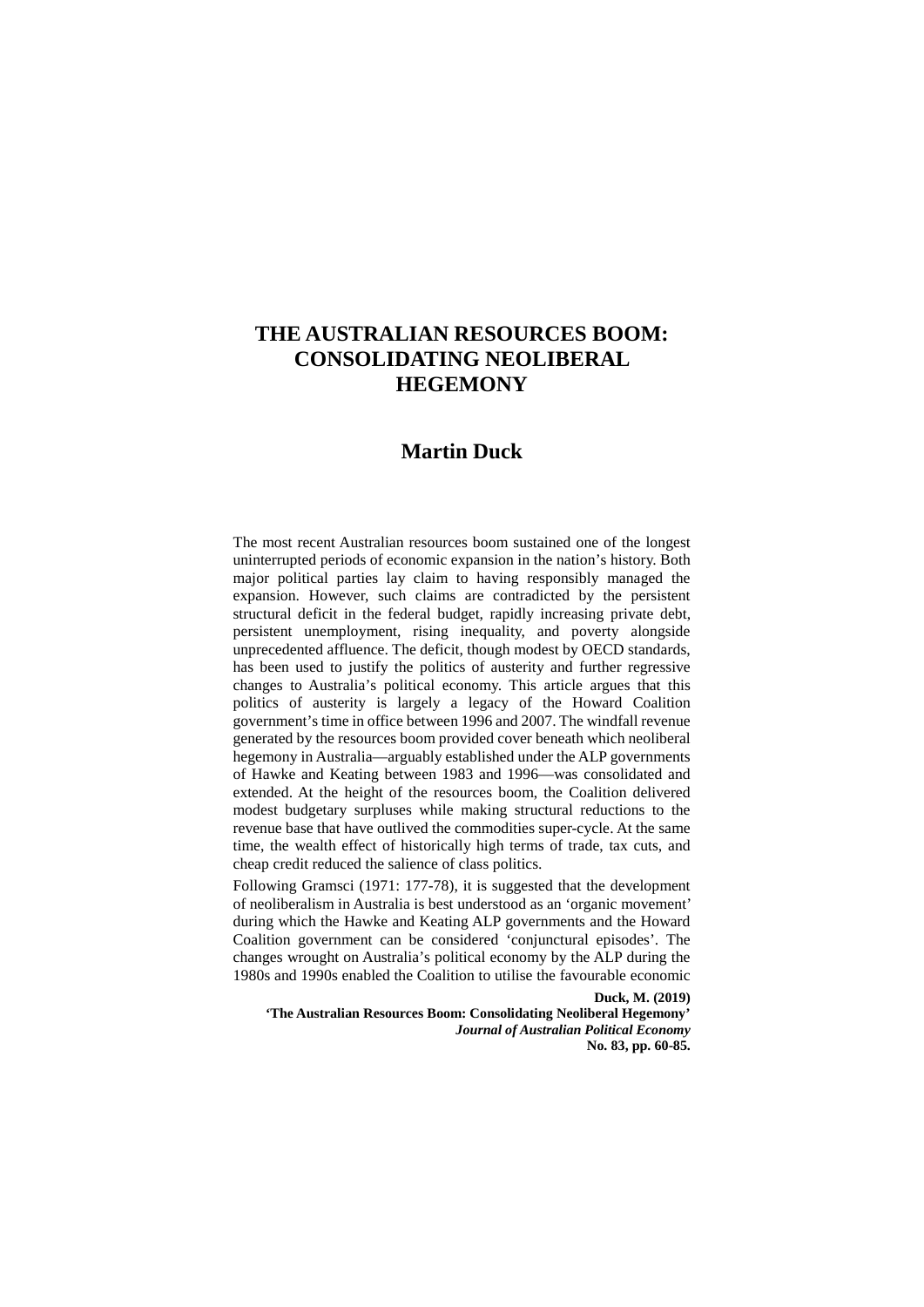conditions generated by the resources boom to wage a 'war of position' (Gramsci, 1971: 243), whereby a more disciplinary form of Australian capitalism was fashioned, along with a change in the premises of fiscal policy, with enduring consequences.

Despite decades of use, neoliberalism remains a contested and imprecise term. Neoliberalism is conceptualised here from an historical materialist standpoint as 'a class-based project, arising in a particular historical context and aimed at dismantling the hegemonies underpinning the postwar social order, thereby creating a new set of conditions for capital accumulation' (Cahill, 2007: 221). Drawing on the work of Cahill (2007; 2014), this conception of neoliberalism differs from idealist conceptions which consider it a system of rational economic agents transacting in free markets. This is not to discount the role of ideas in social and political economic change. Neoliberalism as normative ideology certainly exists, stipulating that markets—as opposed to states—are the most efficient mechanisms with which to allocate scarce resources and enable the freedom of individuals (Beggs, 2015: 9). Such ideas have become largely hegemonic across the advanced capitalist nations and form the ideational environment in which policies and strategies are formulated. Yet, as de Brunhoff (1978: 64) succinctly states: 'it is not necessary to confuse the ideology of economic policy with its actual practice as a capitalist strategy, even if the practice requires such an ideology.' The changing forms and articulations of economic policy during the neoliberal era can best be explained by emphasising the 'material context' and the 'strategic situation in which ideas were drawn up and applied' (Beggs, 2015: 10). Gramsci's notion of "conjunctural episodes", that is, 'incessant and persistent' efforts to accomplish certain 'historical tasks', explicitly links 'the set of circumstances which determine the market in a given phase'—whether favourable or unfavourable—to 'immediate politics, to "tactics" and agitation' (Gramsci, 1971: 177-78), and is thus particularly useful for investigating and analysing capitalist strategies in their historical and material context.

The argument is laid out as follows. Section one discusses the contested history of neoliberalism in Australia under the Hawke and Keating ALP governments. It is argued that, whether this period is considered 'vanguard neoliberalism' (Humphrys and Cahill, 2017) or 'Neo-Laborism' (Collins and Cottle, 2010), national income was wrested from labour to capital and organised labour weakened as a countervailing political force. Section two considers the resources boom itself, arguing that between 1996 and 2007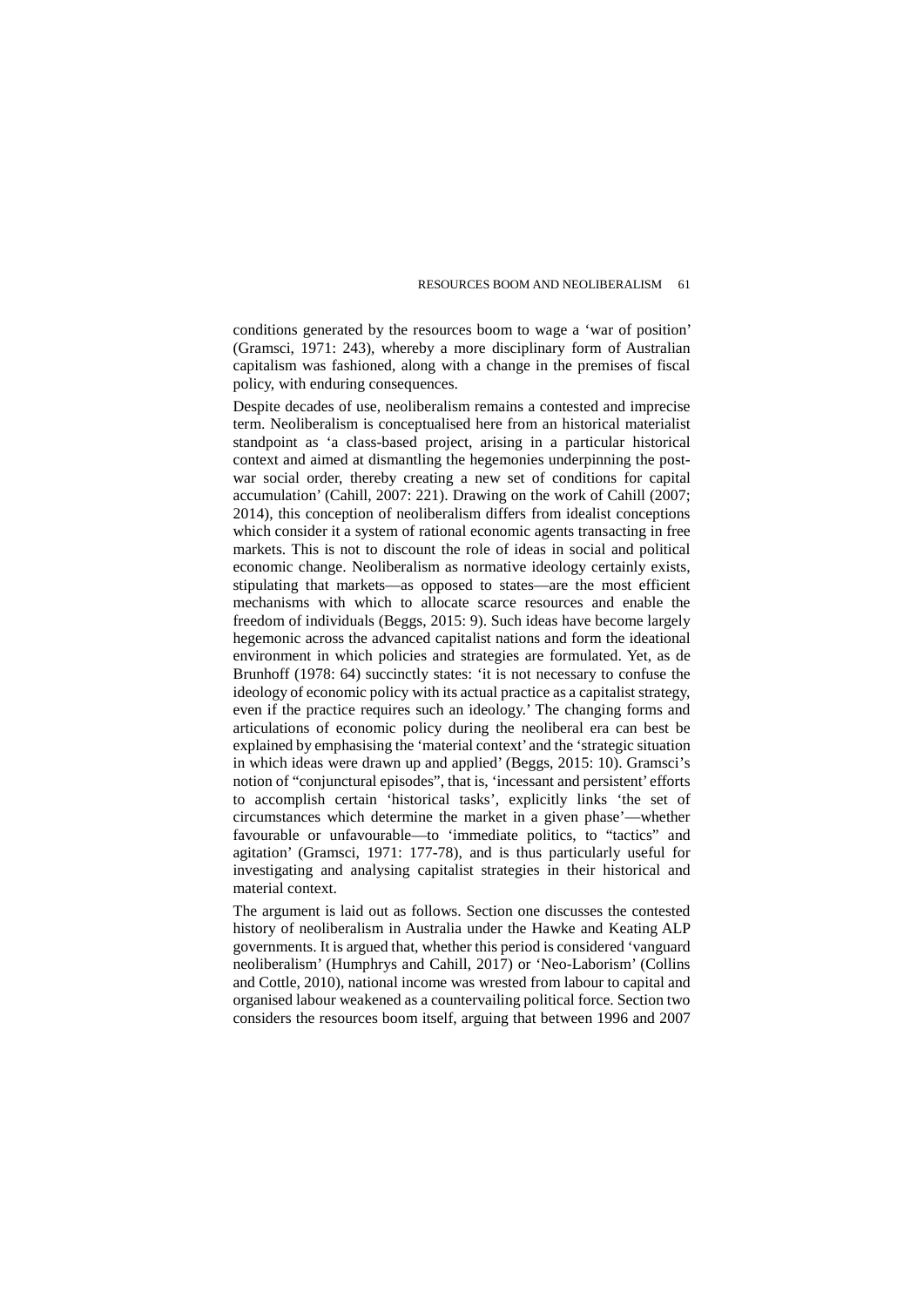the Coalition government utilised the windfall revenue generated by the resources boom to consolidate and extend neoliberal hegemony. The capacity of the state to guard against future economic downturns, and to fund health, education and welfare payments for those adversely effected by the restructuring that occurred during the 1980s and 1990s, was limited by regressive changes to the tax system. Unemployment remained higher during this period than at any time during the post-War boom and the share of national income appropriated by capital during the preceding decades was maintained. Section three discusses how the perception of widespread affluence generated by the resources boom was sufficient to give credence to pernicious cultural and ideological politics aimed at weakening class consciousness behind a veil of nationalist sentiment. In this climate, class politics were easily construed as the 'politics of envy'.

## **Neoliberalism in Australia**

The Hawke and Keating ALP governments from 1983 to 1996 marked a watershed in Australia's political economic history. How to best interpret this period remains contested. Collins and Cottle (2010: 25) distinguish 'the pragmatic policies of the ALP from the calculated tactics of an emerging neoliberalism', arguing that the period marked the beginning of 'Neo-Laborism', a 'pragmatic policy approach […] aimed at ensuring sustained growth coupled with corporatist agreements to appease organised labour'. In contrast, Humphrys and Cahill (2017: 669; Humphrys, 2018) suggest that this period highlights the 'active role of labour within the development of neoliberalism': a case study which can be usefully juxtaposed against 'dominant narratives' which suggest that labour was a victim of a hegemonic project imposed by the 'New Right'.

Formulated as a response to a decade of recurrent recessions, high unemployment and industrial militancy, the Accord agreed between the ALP and ACTU stipulated that the social wage would be increased and expanded and tax reform implemented in return for unions limiting wage claims to the level of inflation (Cahill and Humphrys, 2017: 674). The agreement thereby effectively redistributed national income from wages to profits in the hope that an increased profit share for business would lead to increased investment and that improved trade performance would alleviate current account constraints (Bell, 1997: 233). On this criterion, the Accord was successful; the original agreement was renegotiated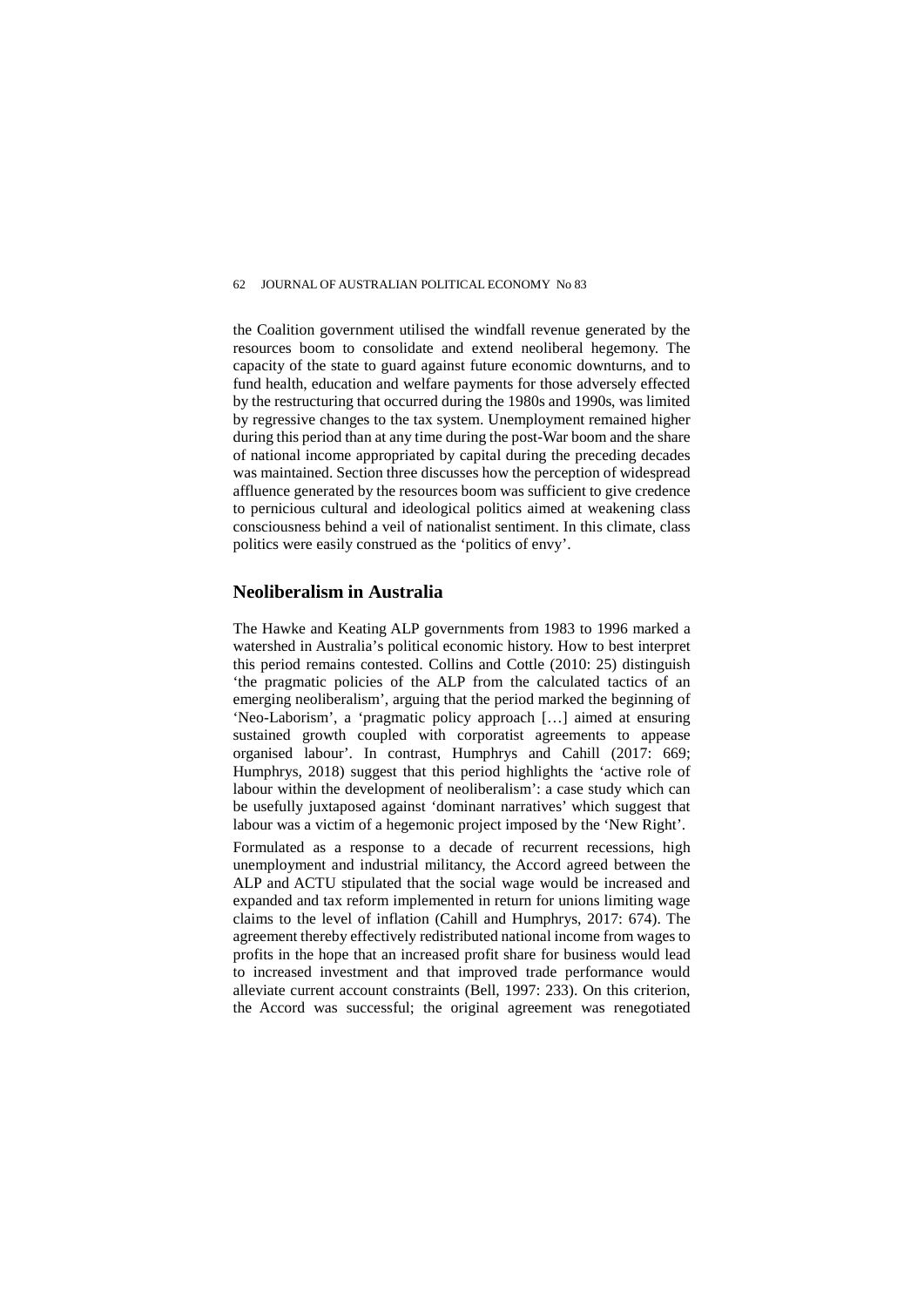several times during the ALP's time in government. Though slowing wages growth cannot be solely attributed to the Accords during a period of historically high unemployment, Chapman (1990: 51, cited in Beggs, 2015: 270) summarises several econometric studies based on non-Accord comparisons to suggest that wage inflation was reduced by 'three percentage points per year, and real wage levels by ten per cent for 1983– 89 (or 1.67 per cent per year on average), *ceteris paribus.'*

At the outset, the Accord was primarily concerned with wage suppression compensated by more government spending on the 'social wage'. However, by 1985 it became clear that the evolving agreements were part of a broader program of economic restructuring. The 1984 election was won alongside 'the trilogy' commitments, which stipulated that taxation would not increase as a percentage of gross domestic product (GDP), federal expenditure would not outpace GDP growth, and the size of the federal deficit would be reduced in money terms by 1985–86 and not increase during the following two years (Quiggin, 1998: 80). Despite the ALP having run opposition campaigns from 1975 to 1983, based on an 'expansionary program centred on the Accords' (Quiggin, 1998: 81), what eventuated in practice was a contractionary 'fight inflation first' strategy which severely limited the government's ability to deliver on key aspects of the original agreement. During the same period, a series of 'rationalisations' were implemented which marked a radical break with Australia's post-war settlement. The Australian dollar was floated in 1983 under speculative pressure from foreign exchange markets, and in 1984 and 1985 foreign banks were effectively admitted into the domestic market with the abolition of interest rate controls (Bell, 1997: 142). In a bid to subject domestic capitals to international competition and thereby 'weed out' (Bramble, 2016: 274) less efficient operations, Australia's highly protective tariff regime was lowered, a process that had begun earlier with the Whitlam government's across the board 25 per cent tariff reduction and continued throughout the 1980s and 1990s under the Hawke and Keating governments (Quiggin, 2001).

To suggest that these measures amounted to a 'coherent and deliberate […] state project of neoliberalism' in which the ACTU was actively complicit (Cahill, 2007: 229) is perhaps too strong an indictment. The adoption of the Accords by the Unions can more sympathetically be considered a defensive strategy during a period of high unemployment and limited influence outside the existing arbitration system. The ACTU sought to shift 'the location of action and struggle from the workplace to the state'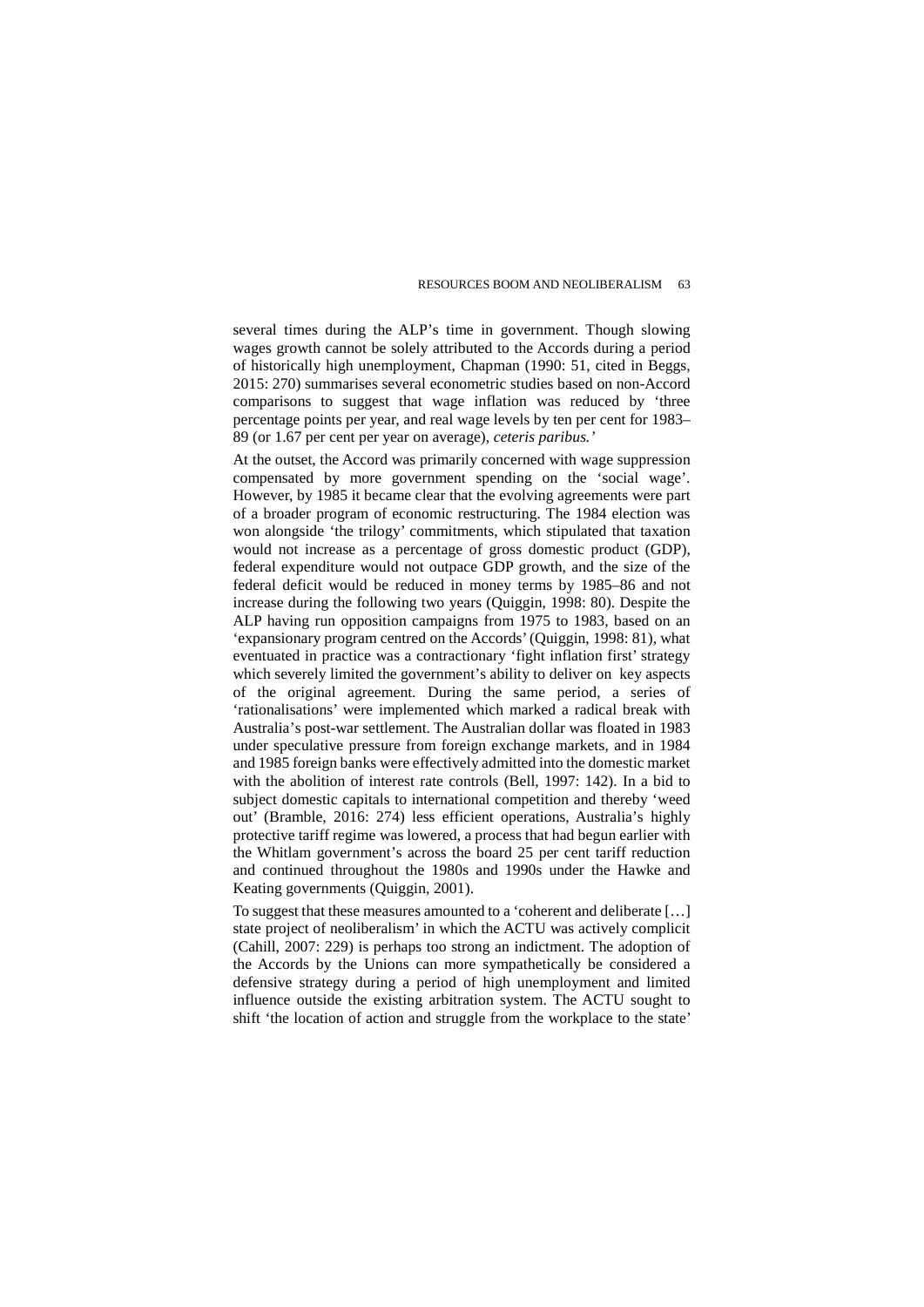and thereby gain influence on 'the instruments of the state within that system' (Beggs, 2015: 273). The Australian labour movement's ability to counter neoliberalism is, however, 'hamstrung' by its past (Cahill, 2007: 228). The Accords mark the beginning of a precipitous decline in rates of union membership in Australia. In 1986, 46 per cent of Australian workers were trade union members; by 2007 that number had fallen to 19 per cent and by August 2016 that figure had fallen further to 15 per cent (Australian Bureau of Statistics [ABS], 2008; 2016a). This cannot be wholly attributed to the Accords, because demographic and technological shifts throughout the period no doubt contributed. However, a strategy relying on closer affiliation with the parliamentary wing of the labour movement ensured that the industrial wing's fate was increasingly determined by a political party whose legitimacy and electability relied on continued and expanding capital accumulation. These were, inevitably, contradictory goals.

The Hawke and Keating Labor governments conspicuously restructured Australia's political economy in response to widely-recognised economic crises. This reduced the political efficacy of organised labour, limited wage increases, and further subjected Australian workers to the rigours of global economic conditions. In neutralising class antagonism via a corporatist project and more fully integrating global economic forces into the Australian economy, the Labor governments thereby paved the way for the Coalition to subsequently consolidate and extend neoliberalism in Australia via different strategies: an opportunity it capitalised upon.

## **The Resources Boom: creating a deficit**

The structural changes made to Australia's economy throughout the 1980s and 1990s allowed mining, construction, finance and property to supplant manufacturing and agriculture as the dominant fractions of Australian capital (Cottle & Collins, 2010: 31). One of the most significant economic ramifications of this has been Australia becoming a primary supplier of liquid natural gas, iron ore and coal to a rapidly expanding People's Republic of China (Bramble, 2016: 276). Throughout the 2000s, investment as a share of GDP doubled as mining operations expanded in response to soaring commodity prices, pushing up the terms of trade, gross domestic income and the profit share of GDP (Bramble, 2016: 276). Investment in the mining sector increased from 2 per cent of GDP to 8 per cent of GDP over the decade to 2014 (Downes *et al.*, 2014: 1), and in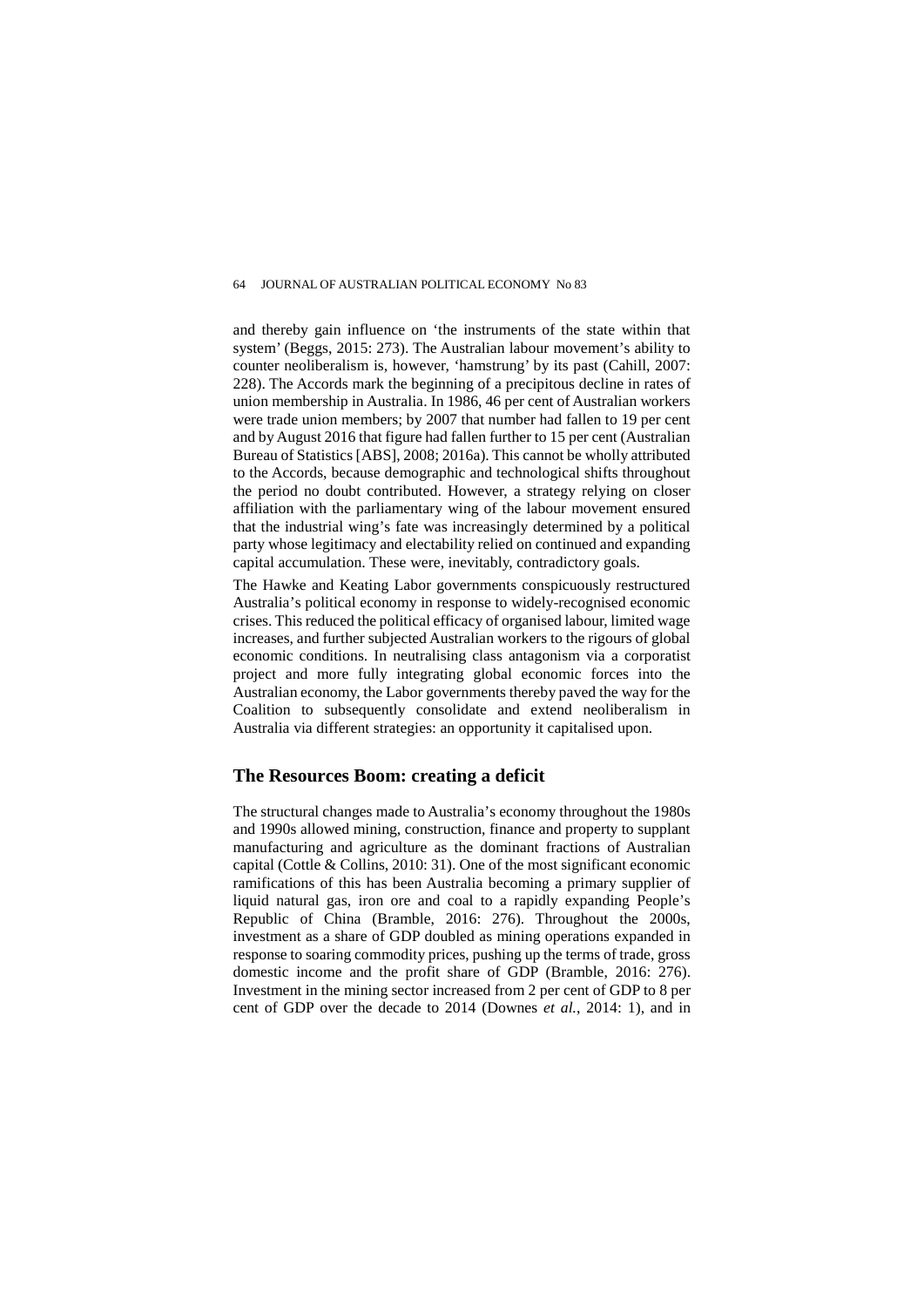September 2011 soaring commodity prices raised the terms of trade to their highest level in 150 years (Atkin *et al.*, 2011: 55). By 2013, the resource industry had become the largest sector of the Australian economy, comprising 11 per cent of GDP and 38 per cent of corporate profits (ABS, 2013). During the early and mid-2000s, this swelled federal and state tax receipts to unprecedented levels. Company income tax paid by mining operations to the Australian government and royalties paid to State governments increased from around ½ a per cent of GDP at the turn of the 21st century to 2 per cent of GDP in 2008-09 (Connolly & Orsmond, 2011: 37). The boost to investment and national income delivered an increase in tax revenue of \$79 billion, or 7 per cent of GDP, between the 2003-04 and 2008-09 financial years (Commonwealth of Australia, 2013).

The revenue generated by the resources boom allowed then Commonwealth treasurer Peter Costello to make structural reductions to the tax base that have outlasted the commodities super-cycle (Denniss, 2015). These included cuts to personal income tax, a capital gains tax discount, tax concessions for superannuation contributions, the removal of indexation of the fuel excise, and a reduction of the corporate tax base targeted at reducing the tax burden on foreign investment (Clark & Hollis, 2013; Denniss, 2015). By 2015, revenue foregone due to these measures amounted to \$56 billion per annum (Denniss, 2015). These reductions to the tax base are largely responsible for the structural deficit in the federal budget that became all too apparent as the mining boom waned. The Commonwealth's projected fiscal deficit over the forward estimates for that year was \$14.5 billion (Commonwealth of Australia, 2018a: 1-1) and net Commonwealth debt was projected to peak at 19.5 per cent of GDP in 2017-18 (Commonwealth of Australia, 2018b: 7-3), above the historical high of 18.1 per cent of GDP in 1995-96 (Parliamentary Budget Office, 2016: 6). The budget was forecast to return to surplus over the forward estimates in the 2018-19 federal budget (Commonwealth of Australia, 2018a: 1-1): however, these projections were predicated on extremely optimistic assumptions regarding the rate of global economic growth, commodity prices, and the efficacy of further reductions in the corporate tax rate to generate increased revenue.

A standard Keynesian position requires the accumulation of surpluses during boom periods and a switch to fiscal deficits in conditions such as the Global Financial Crisis (GFC)—as resulted from the ALP government's fiscal stimulus package in 2008-09. On the other hand, the Coalition's insistence that fiscal policy can be deemed successful on the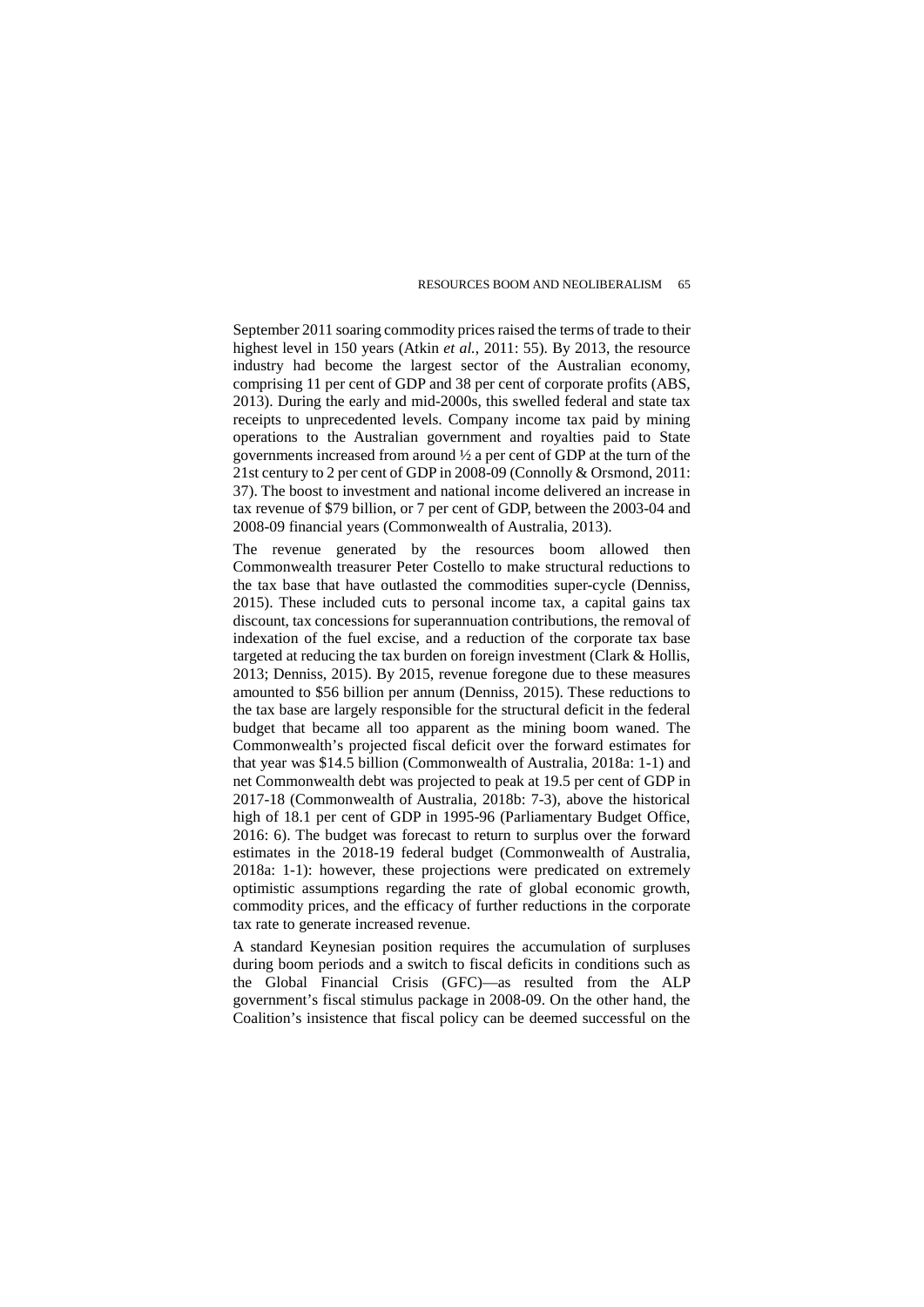basis of budget surpluses, no matter the prevailing economic conditions, 'implies profligacy in boom periods, when large surpluses are required' (Quiggin & Junankar, 2013: 19). A working paper by staff at the International Monetary Fund identifies the tax cuts implemented by Prime Minister Howard and Treasurer Costello between 2003 and 2005-07 as the only period of fiscal profligacy in Australia's recent history (Mauro *et al.*, 2013: 44). These tax cuts stimulated an already booming economy, such that the Reserve Bank of Australia (RBA) increased the cash rate to 6.75 per cent in 2007 in an effort to reduce inflationary pressures (RBA, 2007). The May 2007 Budget forecast a surplus of 1 per cent of GDP in the financial year 2007/08, increasing to 2.5 per cent of GDP over the forward estimates. This estimate was subsequently revised downwards to around 1 per cent of GDP in light of new expenditure and revenue—read tax cuts announced in the lead up to the 2007 federal election (RBA, 2007). The Coalition lost this election to the ALP under the leadership of Kevin Rudd. The ALP, however, campaigned on a promise to implement the Coalition's \$31.5 billion tax cuts which were subseqeuntly passed with bipartisan support to 'reward effort, improve work incentives [...] and enhance Australia's international competitiveness' (Commonwealth of Australia, 2007).

These measures were costed on the assumption that global growth would continue on trend at 4.75 per cent in 2008 (Costello & Minchin, 2007: 12). However, with the onset of the GFC, global growth fell to 1.5 per cent in 2008 and the global economy went into recession in 2009 with a negative growth rate of more than 2 per cent (World Bank, 2016). The slump in global commodity prices was immediate and severe and had a significant negative impact on federal tax receipts. Of the \$57.1 billion dollar writedown in expected revenue over the forward estimates between the 2014- 15 and 2015-16 federal budgets, around \$20 billion was, as a consequence of the fall in global iron ore prices, due to the reduced tax paid by the mining companies and associated flow on effects to other businesses and income taxes (Commonwealth of Australia, 2015).

Government debt in and of itself is not detrimental to economic activity and, by OECD standards, Australia's net federal debt has been relatively low (Parliamentary Budget Office, 2015). However, what is of concern in contemporary Australia is that a persistent fiscal deficit developed during a remarkably long period of uninterrupted economic expansion. This erosion of the fiscal capacity of the state during the height of the resources boom has been used to justify austerity and reduced spending on social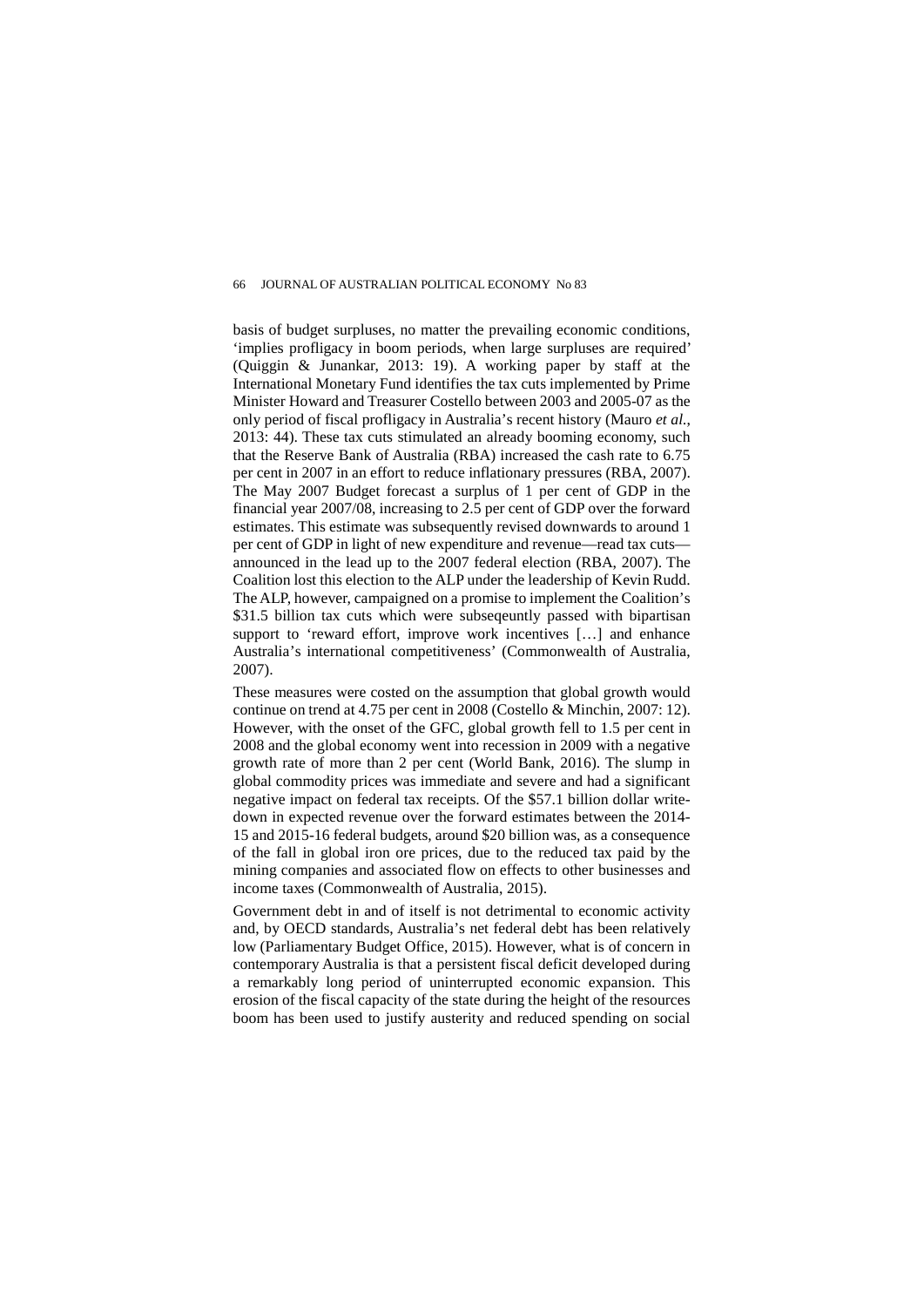protection programs. Australia is now wealthier than at any time in its history: yet, according to conservative politicians, the provision of a basic social safety net has become less affordable as the government must 'live within its means' (Morrison, 2016).

Thus, rather than having rendered issues of class and inequality irrelevant to Australia's political economy, as professed by some commentators and politicians (Hamilton 2006: 20-22; Shorten 2008: 329), the resources boom can more accurately be situated within a broader 'organic movement' of neoliberal restructuring. The resources boom masked this process whilst its more disciplinary tendencies were exacerbated. Throughout the period, household disposable incomes certainly rose for broad swathes of Australian society. Downes *et al.* (2014: 15) estimate that the resources boom increased real wages by 6 per cent and real per capita household income by 13 per cent over the decade to 2013. This, in combination with the high terms of trade and cheap credit and consumer goods, created a perception of shared prosperity. However, rising household disposable incomes throughout the period can largely be attributed to a combination of the aforementioned tax cuts and more people working—and working longer and harder in less secure employment. The labour force participation rate increased from 58 per cent in the early 1950s to 64.8 per cent in June 2016 (ABS, 2016b). The proportion of full-time workers working extended hours—defined as greater than 45 hours per week—increased from 22 per cent in 1984 to 32 per cent in 2010 (Rafferty & Yu, 2010: 46).

Capital's share of national income increased throughout the resources boom, as real wages growth continued to lag behind productivity increases (Rafferty & Yu, 2010: 37). Between 1996 and 2008 the wages share of total factor income fell from 56 per cent to 52 per cent whilst, over the same period, the profits share of total factor income climbed from 24 per cent to 28 per cent (ABS, 2017). From the perspective of capital, of course, this is indicative of a well-functioning system. In a 2011 speech to the Melbourne Institute entitled "Australia's mining boom: what's the problem?" Gary Banks, speaking as Chairman of the Productivity Commission, noted that 'wage outcomes' had been 'influenced for the better by the changed institutional settings since the early 1980s', which had ensured that wage growth was 'subdued overall' (Banks, 2011: 3).

While Australia's economic growth during the 1990s and 2000s may appear 'miraculous' in comparison with other advanced economies,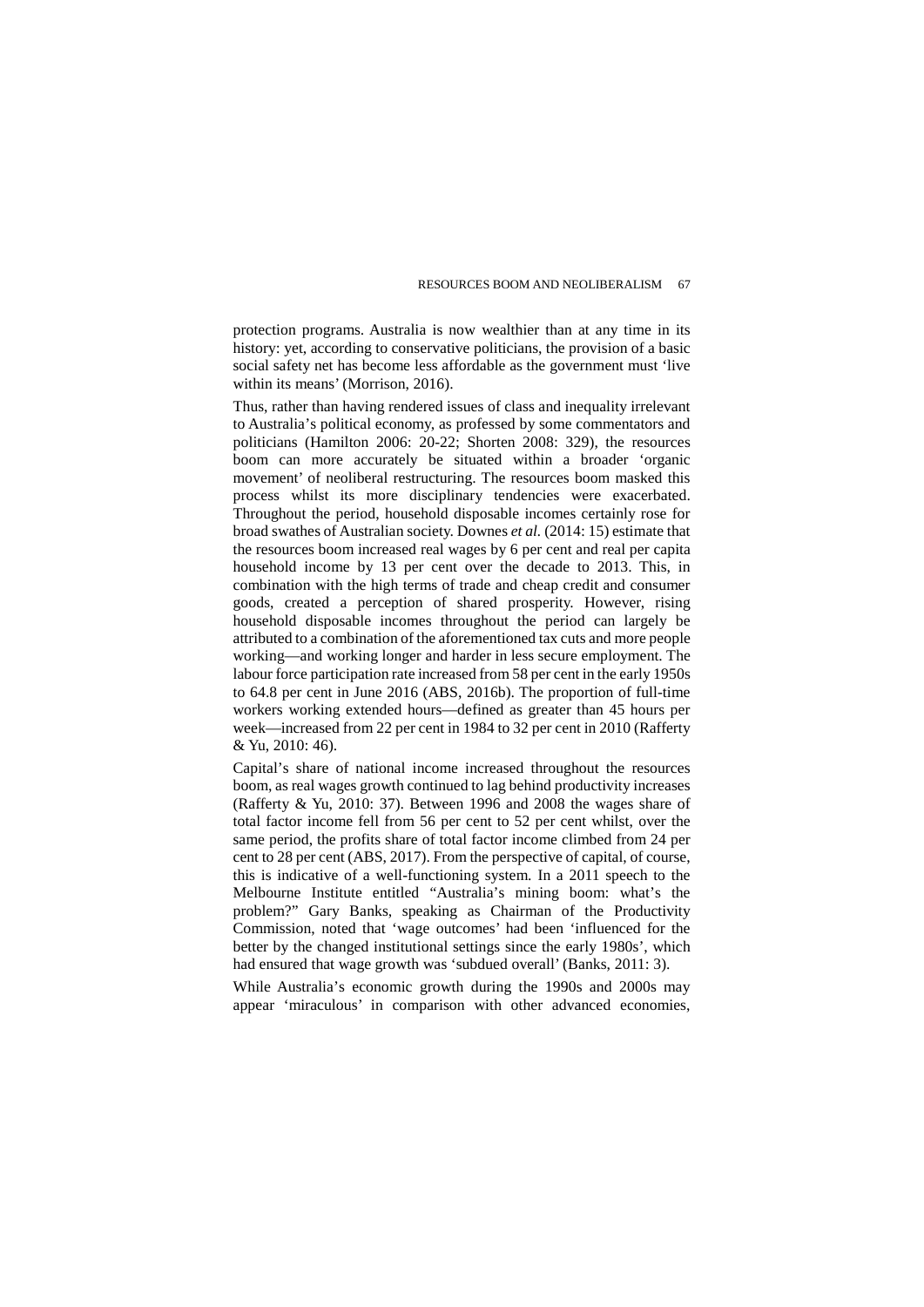greater historical perspective shows that the subdued growth and high unemployment that heralded the end of the post-war boom continued throughout the period. In the 1940s, 1950s and 1960s, GDP growth averaged 3.8, 4.2 and 5.3 per cent respectively (Treasury Department, 2001). In comparison, throughout the resources boom, Australia's GDP grew at the  $20<sup>th</sup>$  century average of 3.4 per cent per annum (Battellino, 2010; Treasury Department, 2001). Abstracted from changes in labour force participation, unemployment during the resources boom was significantly higher than at any time during the post war boom. An unemployment rate below 2 per cent of the workforce was not unusual until the 1970s: between the end of the Second World War and 1974 unemployment in Australia did not rise above 3.2 per cent (Treasury Department, 2001). Then, in 1974, it reached 4 per cent and has not been below that level at any time since (Beggs, 2015: 3). Unemployment fluctuated significantly above the twentieth-century average of 4.9 per cent for most of the resources boom (Kent, 2015) and has more recently been averaging 5.4 per cent, meaning that more than 700,000 Australians who are actively looking for work cannot find secure employment (ABS, 2018).

Aggregate growth and (un)employment figures give no indication of distributional outcomes, so it is also important to note that the fruits of the resources boom have been distributed extraordinarily inequitably. Of the income tax cuts cited above, 42 per cent of the benefits flowed to the top 10 per cent of income earners, who received more than the bottom 80 per cent combined (Grundoff, 2013: 1). During the period from 2004 to 2012, the wealth of the top 20 per cent increased by 28 per cent while the wealth of the bottom 20 per cent increased by a mere 3 per cent (ACOSS, 2015: 36). Individuals in the top two deciles of the wealth distribution are now likely to command 70 times the wealth of individuals in the bottom two deciles and the wealthiest ten per cent of Australians now have about half of all wealth (Sheil and Stilwell, 2019). The top 20 per cent of Australians receives five times the income of the bottom 20 per cent; and the richest 7 Australians hold more wealth than the 1.73 million Australians who make up the bottom two deciles (Richardson & Denniss, 2014: 2).

The skewedness of the distribution of wealth in Australia has historically been moderated by relatively high rates of home ownership and a compulsory superannuation system. However, increased disposable income for wealthier Australians, in conjunction with the halving of the capital gains tax, the effect of superannuation tax concessions and negative gearing, all happening during a period of historically low interest rates, has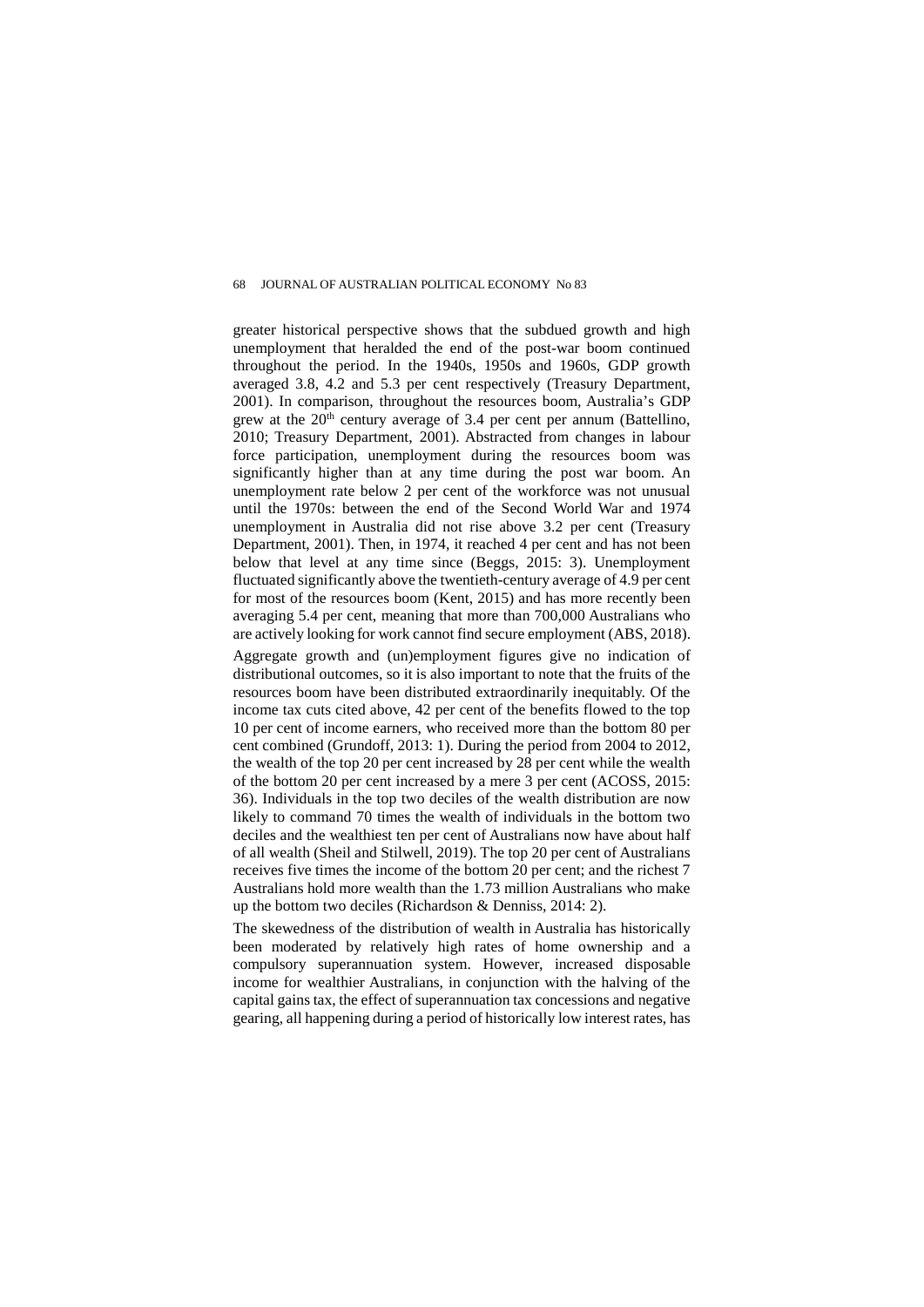concentrated residential property and superannuation holdings at the top of the wealth distribution. Australian house prices are now amongst the most expensive in the developed world (Bank for International Settlements, 2015), having increased threefold in real terms between 1985 and 2015 (Yates, 2016: 329). More importantly in terms of affordability, over the same period the median house price to income ratio increased by 78 per cent (Thomas, 2016: 85). The key beneficiaries of these developments have been the financial sector and older Australians with sufficient equity to buy investment properties. Between 1990 and 2005, total bank lending to households outstripped GDP and wages growth, increasing from 24 to 67 per cent of GDP, 85 per cent of which was comprised of residential mortgages (Commonwealth of Australia, 2005). Over the two decades to 2005, Australians' average debt to income ratio tripled from \$50 of debt for every \$100 of income to \$150 of debt for every \$100 of income (Commonwealth of Australia, 2005). This has increased the precarity of Australian workers and contributed to labour intensification. Australians between the ages of 25 and 39 have had to work an average of almost an extra day a week per household in order to be able buy their first home, further pushing up house prices and increasing the wealth of existing homeowners (Richards, 2009).

Far from resolving issues of class and economic hardship, the Australian resources boom provided cover beneath which a regressive, class-based project was implemented in the interests of capital. To the extent that economic growth and its attendant wealth was engendered in aggregate, it was predicated on sustained unemployment, inequality, rising debt, work intensification, and the exploitation of an increasingly precarious workforce. Malcolm Turnbull's 2015 statement that 'there has never been a more exciting time to be Australian' (Turnbull, 2015)—a seeming echo of John Howard's 2005 statement that 'working families have never been better off' (cited in Lavelle, 2008: 296)—neglected the fact that, as of 2012, 13.9 per cent, or more than 2.5 million Australians, including more than 600,000 children, were living below the poverty line (ACOSS, 2014: 9). The first order of business for the first sitting of the Turnbull Coalition government, re-elected in July 2016, was an unsuccessful attempt to cut the NewStart Allowance for new recipients (Denniss, 2016). The disciplining effect that looming unemployment has on workers can only be effective if the ramifications of falling or opting out of the labour force are sufficiently dire.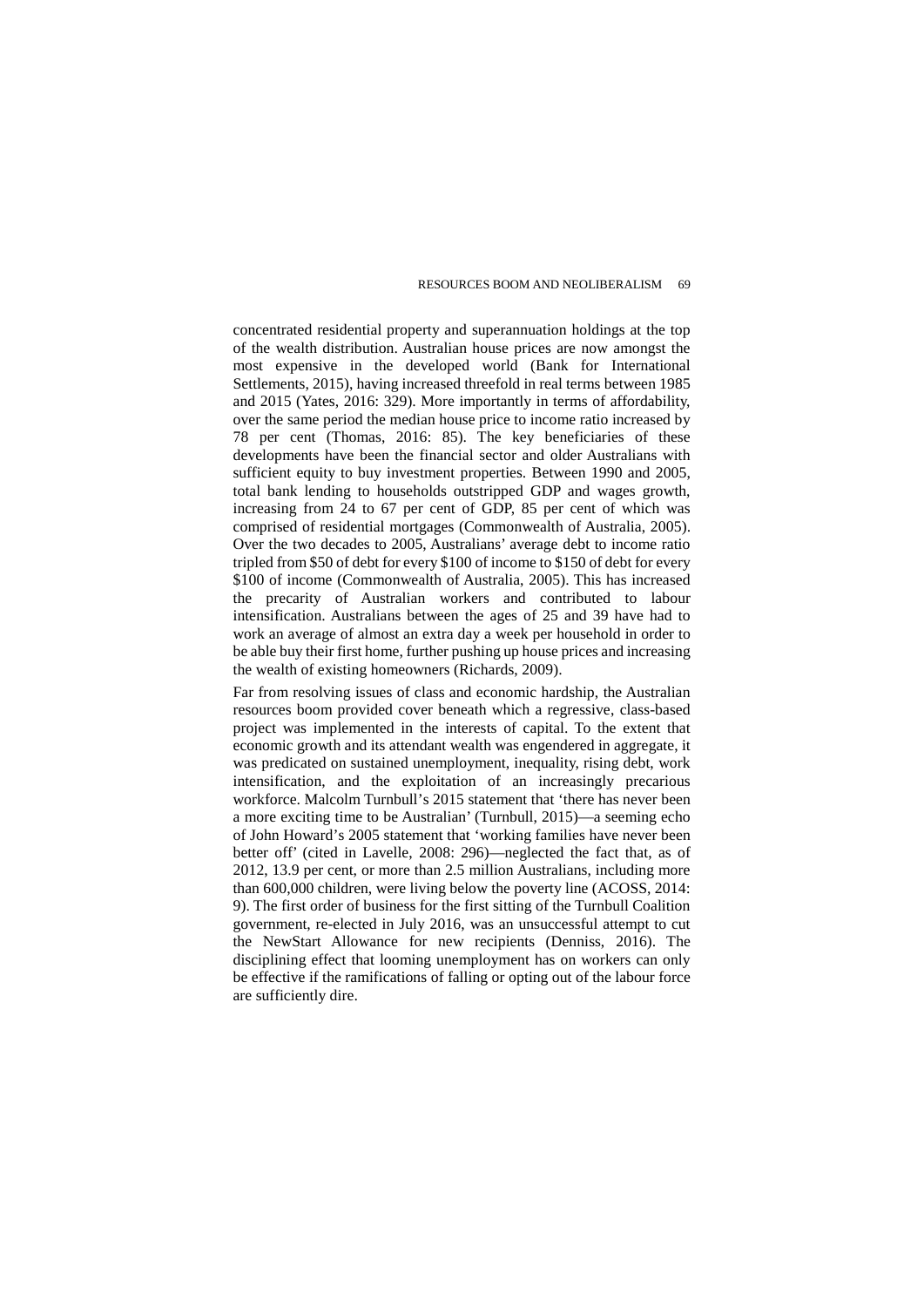Though the structural federal deficit can largely be attributed to reductions to the tax base made by then Prime Minister Howard and Treasurer Costello, the strategies employed by the later Coalition governments as the mining boom waned have been strikingly similar—reduced company tax rates, changes to the definition of what constitutes a small business, and income tax cuts for those earning more than \$80,000 p.a (Morrison, 2016). The Coalition's 'national economic plan for jobs and growth' (Commonwealth of Australia, 2016a) was forecast by the Parliamentary Budget Office to reduce federal revenue by \$48.2 billion over 10 years (Gribbin & Conifer, 2016). The Coalition has claimed that the tax cuts are part of a strategy to 'balance the Budget over time by keeping expenditure under control, while creating the conditions for a stronger economy that will allow revenue to grow' (Commonwealth of Australia, 2016b: 2). Analysis of the effect of company tax cuts on the Australian economy, conducted by Dixon and Nassios (2016: 9), finds that the higher after tax return on capital will stimulate a modest increase in investment, generating a small increase in GDP of 0.1 to 0.4 per cent. However, according to their modelling, foreign remittances increase and Gross National Income (GNI) falls, resulting in 'a loss in welfare […] estimated to be \$1600 per capita.' Any increase in GDP will take place well into the future while the fall in GNI is likely to be immediate and more significant.

The 2019-20 federal budget projects a modest surplus of 0.4 per cent of GDP, increasing to 1 per cent of GDP in the medium term (Commonwealth of Australia, 2019: 1—1-7). This projection assumes that the economy will grow by 2.75 per cent in 2019-20 and 2020-21, that government spending will fall below the 30-year average of 24.8 per cent of GDP to 24.6 per cent of GDP, and that Australian workers will see wage rises despite having historically little power to demand them. It does not factor in the very real risk of an economic downturn. Concurrently, negative gearing and the capital gains tax discount, in conjunction with historically low interest rates and a booming housing market, have contributed to levels of private debt in Australia being amongst the highest in the developed world at 125 per cent of GDP (Stevens, 2016)—more than four times that of gross public debt which is running at 27.9 per cent of GDP (Commonwealth of Australia, 2019: 3—1). Private debt poses systemic risk to the financial system and prevents 'mortgage' Keynesianism from being able to sustain aggregate demand into the future.

Although the deficit is a result of regressive alterations on the revenue side of the balance sheet during the height of the resources boom, deficit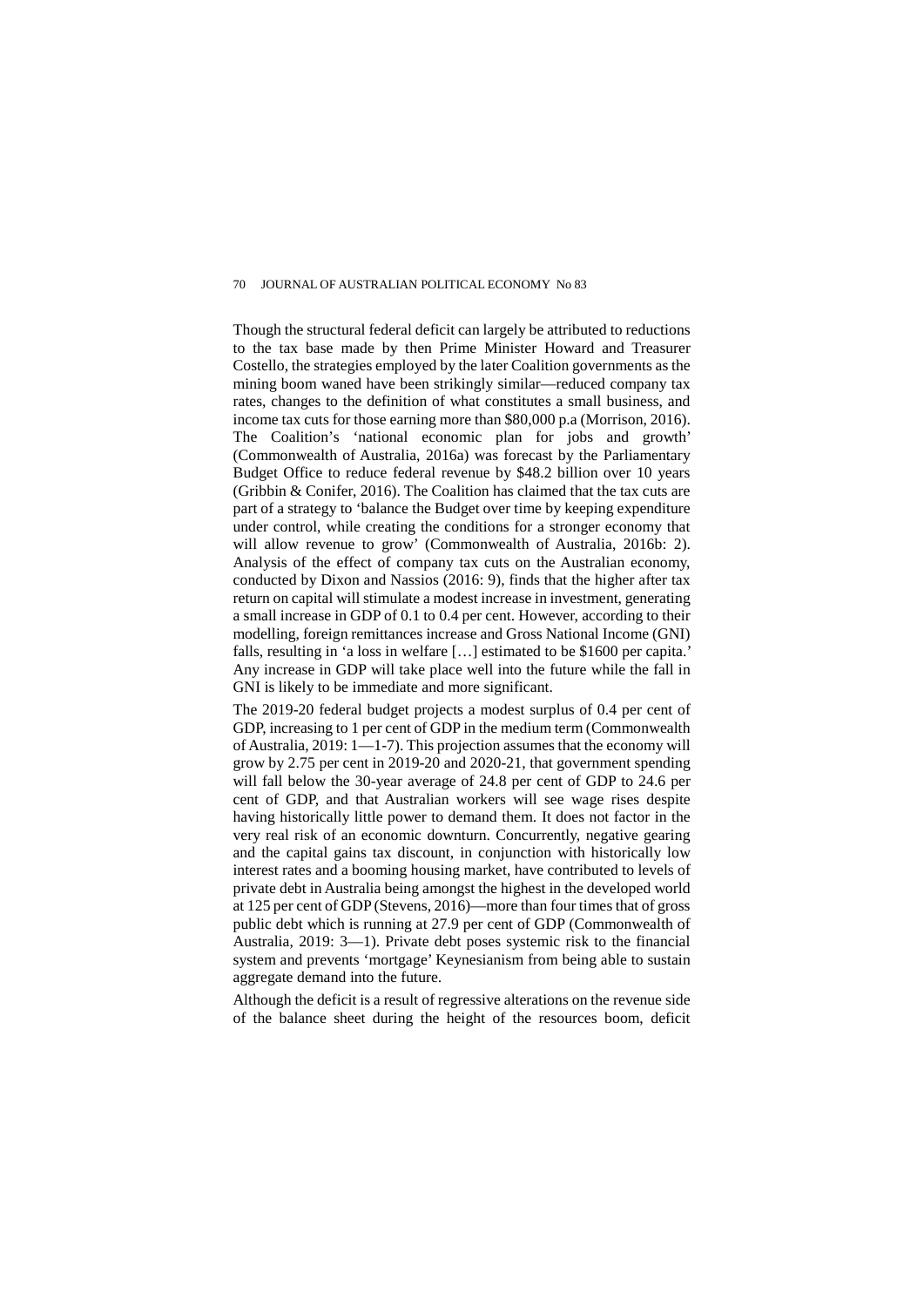reduction is being done on the expenditure side: tax receipts have been limited by the Coalition's self-imposed ceiling of 23.9 per cent of GDP (Commonwealth of Australia, 2019: 1-9). After twenty-eight years of uninterrupted economic growth, the work of lowering the public's collective expectations of what the state can and should provide is being done discursively through notions such as 'fiscal discipline', living 'within the Commonwealth's means', and 'budget repair' (Commonwealth of Australia, 2018a: 1-1. This strategy forms the groundwork for the perpetuation of the politics of austerity. In the event of a recession, the recently re-elected Morrison Coalition government will be gifted further deficits with which to justify reductions to spending on services and the social safety net.

## **A war of position**

Dow (2008: 143) discusses whether societies and polities can intervene in the public interest during times of crisis. The counterfactual is of no less significance. Are societies and polities capable of intervening in the wider public interest during periods of unusual prosperity? It would appear that the answer is 'no' in a capitalist system where 'liberals and policy elites expend enormous effort in distorting knowledge of economic conditions and policy possibilities' (Dow, 2008: 148). The abundance generated by the resources boom presented an opportunity for an expansion of the social democratic project in Australia. This revenue could have been used to build significant infrastructure, transition away from fossil fuels, fund public health and education, build public housing, or any number of progressive projects. How is it that this opportunity was used instead by the Coalition to embed and extend neoliberal hegemony in Australia's political economy?

Antonio Gramsci (1971: 184) stressed that economic crises of themselves do not produce 'fundamental historical events', but, rather, 'create a terrain more favourable to the dissemination of certain modes of thought, certain ways of posing and resolving questions involving the entire subsequent development of national life'. Further, that in historico-political analysis conjunctural phenomena—'the set of circumstances which determine the market in a given phase, provided that they are conceived of as being in movement'—must be distinguished from relatively permanent "organic" movements (Gramsci, 1971: 177). This distinction, between 'organic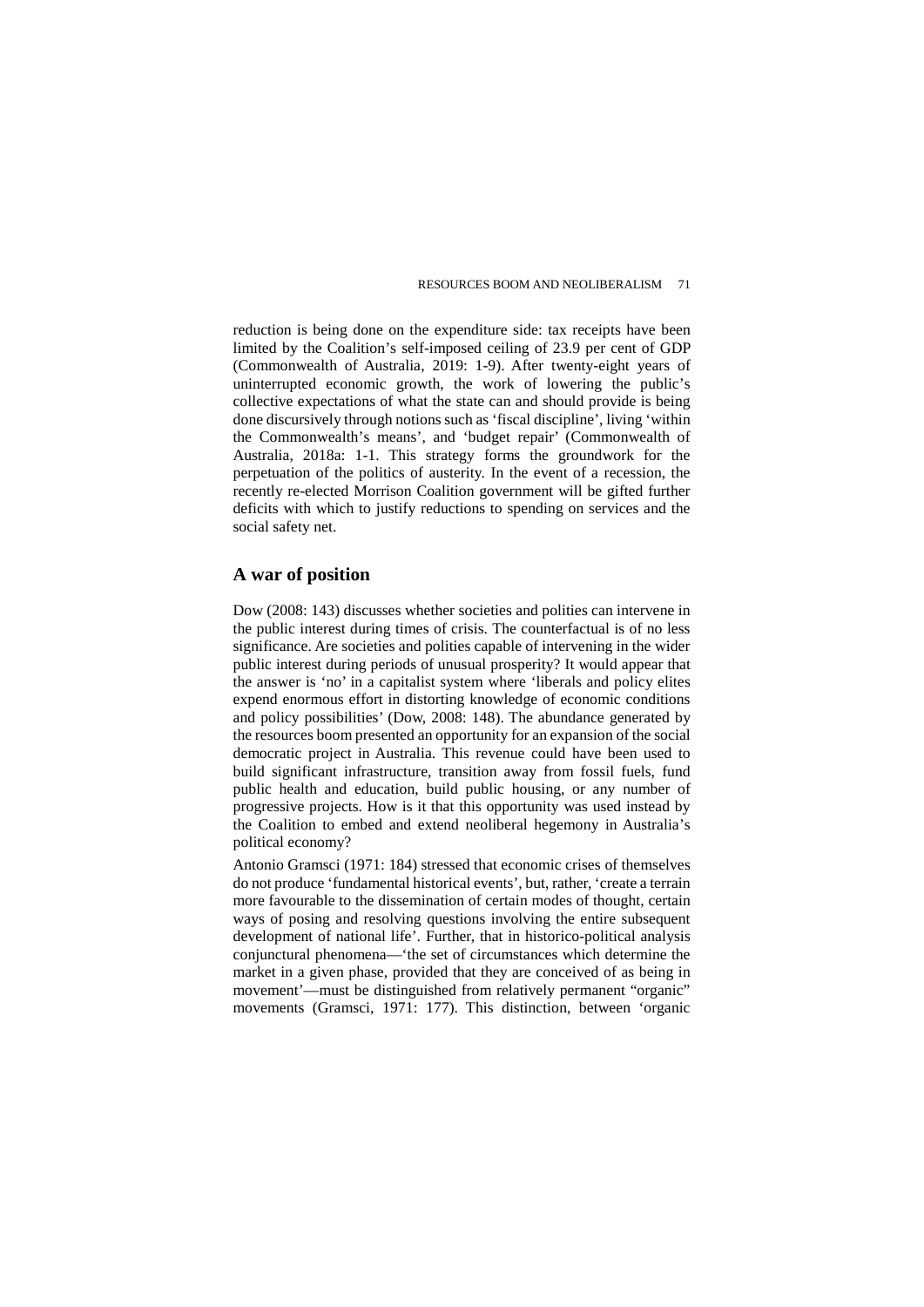"movements" [...] and "conjunctural" or occasional ones, must be applied to all types of situation; not only to those in which a regressive development or an acute crisis takes place, but also to those in which there is a progressive development or one towards prosperity' (Gramsci, 1971: [1](#page-12-0)78). "Conjunctures", within the limits of an historical bloc<sup>1</sup>, present both problems and opportunities for political forces; they can be used tactically to implement long-term strategies (Carley, 2016: 49). Applying this reasoning in the Australian case, we can say that: (1) the ALP sought to resolve the economic crises and attendant class conflict of the 1970s and 1980s through a corporatist project centered on the Accords; and (2) the ramifications of this strategy in the context of the ensuing resources boom gifted the Coalition conditions which allowed it to pursue its agenda via different means.

With the exception of the introduction of the goods and services tax in 2000, the structural reorganisation of Australia's economy was largely finished by the time the Coalition formed government in 1996. A new 'normal' functioning of the economy ensued. Decades of economic turmoil, conflict and conspicuous restructuring gave way to one of the longest uninterrupted periods of economic expansion in the nation's history. The perception of shared prosperity generated by the resources boom created a 'peacetime' during which the Coalition could deny the existence of class while pursuing a hegemonic project in the interests of capital. Following Gramsci (1971: 243), it may be said that a war of movement developed into a war of position:

The same thing happens in the art of politics as happens in military art: war of movement increasingly becomes war of position, and it can be said that a State will win a war in so far as it prepares for it minutely and technically in peacetime. The massive structures of the modern democracies, both as State organisations, and as complexes of associations in civil society, constitute for the art of politics as it were the "trenches" and the permanent fortifications of the front in the war of position: they render merely "partial" the element of movement which before used to be "the whole" of war, etc.

 $\overline{a}$ 

<span id="page-12-0"></span> $1$  An historical bloc, as Stephen Gill (2003: 58) succinctly puts it,

<sup>&#</sup>x27;refers to an historical congruence between material forces, institutions and ideologies, or broadly, an alliance of different class forces politically organized around a set of hegemonic ideas that give strategic direction and coherence to its constitutive elements'.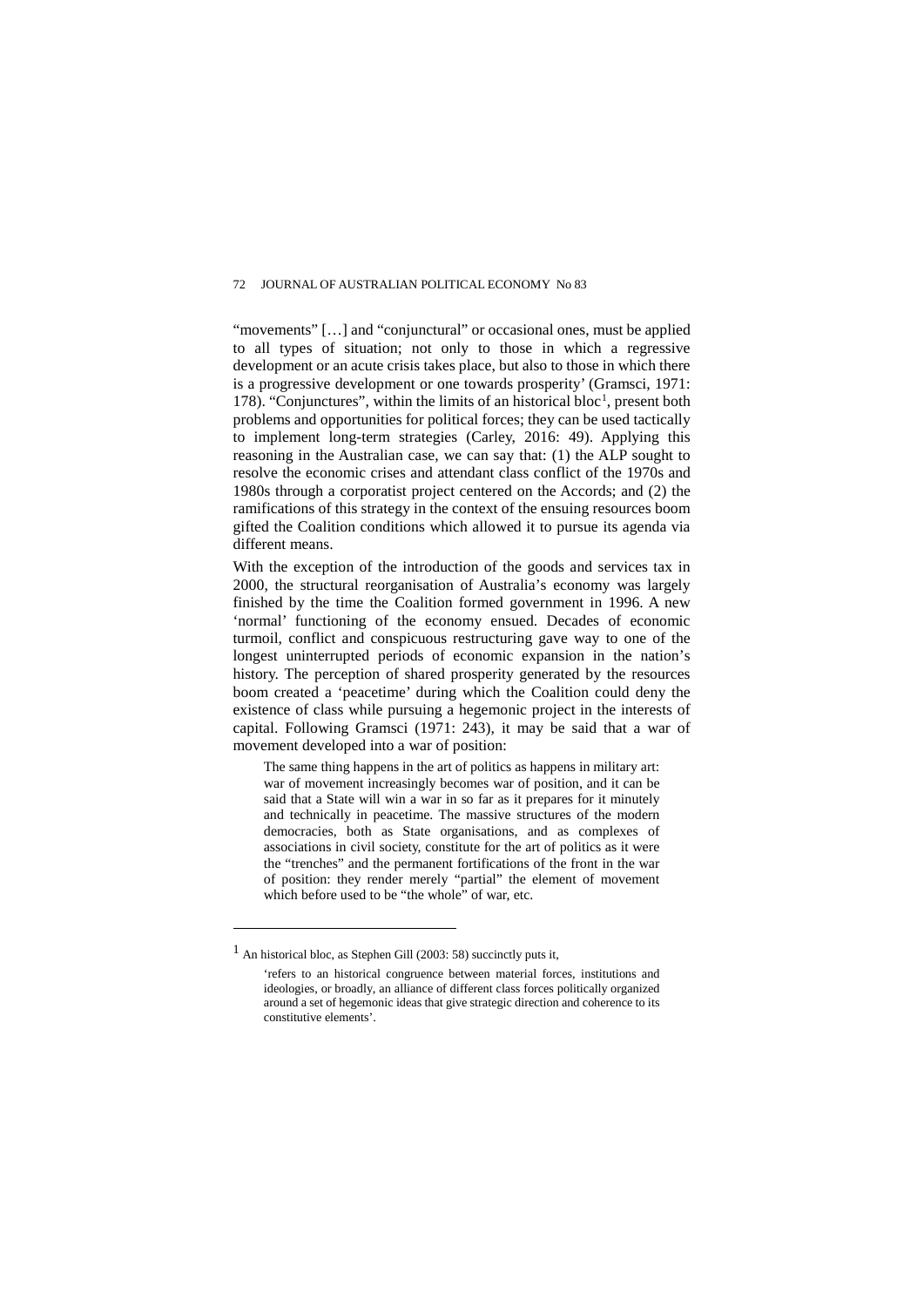Gramsci's conception of hegemony is particularly useful for investigating the interaction of the political, ideological and material in modern capitalist societies, where governments rely on both the continuing operation of the economy and the sentiment of the electorate for their survival. It pays due attention to battles being 'won and lost on the terrain of ideology' and helps to shed light on the interaction of 'objective economic and social conditions and politics' (Davidson, 2005: 4). Gramsci (1971: 244) conceptualised the state as being 'the entire complex of practical and theoretical activities with which the ruling class not only justifies its dominance, but manages to win the active consent of those over whom it rules'. To this end, the wealth effects of the resources boom allowed for the effective deployment of a pernicious cultural and ideological politics which altered and limited the terrain on which ideas can be argued and given effect. Throughout its time in office between 1996 and 2007, the Howard Coalition government actively muted class consciousness in Australia by rejecting the antagonistic nature of class as a social relation, (re)defining it 'in terms of the characteristics of individuals, not social relationships and certainly not capitalist exploitation' (Kuhn, 2005: 1). Australian capitalism was actively portrayed as facilitating a broadening middle class of aspirant individuals and their families to battle their way upwards having been given a 'fair go.'

Political economist James O'Connor was similarly concerned with this dual function of the capitalist state; accumulation and legitimisation (1973: 6). However, O'Connor's focus, writing in the context of the US in the early 1970s, was the capitalist state's need to integrate 'all elements of the population into a coherent system, win mass loyalty, and legitimate itself and society', with a particular focus on 'monopoly sector organized labour' which had to be 'gradually taught to adopt responsible attitudes and behavior toward monopoly capital and capitalist society'. For O'Connor, this could be achieved through the 'regular cooperation between the leaders of organized labor, the corporations, and the state to head off mass social movements, transform collective bargaining into an instrument of corporate planning, strive for a high level of employment and wages commensurate with productivity advances, and maintain labor's reproductive powers, with regard not only to the level of private consumption but also to social consumption (social insurance, health, housing etc.)' (1973: 69). As noted above, in Australia this project was adroitly carried out by the ALP under Hawke and Keating via the Accord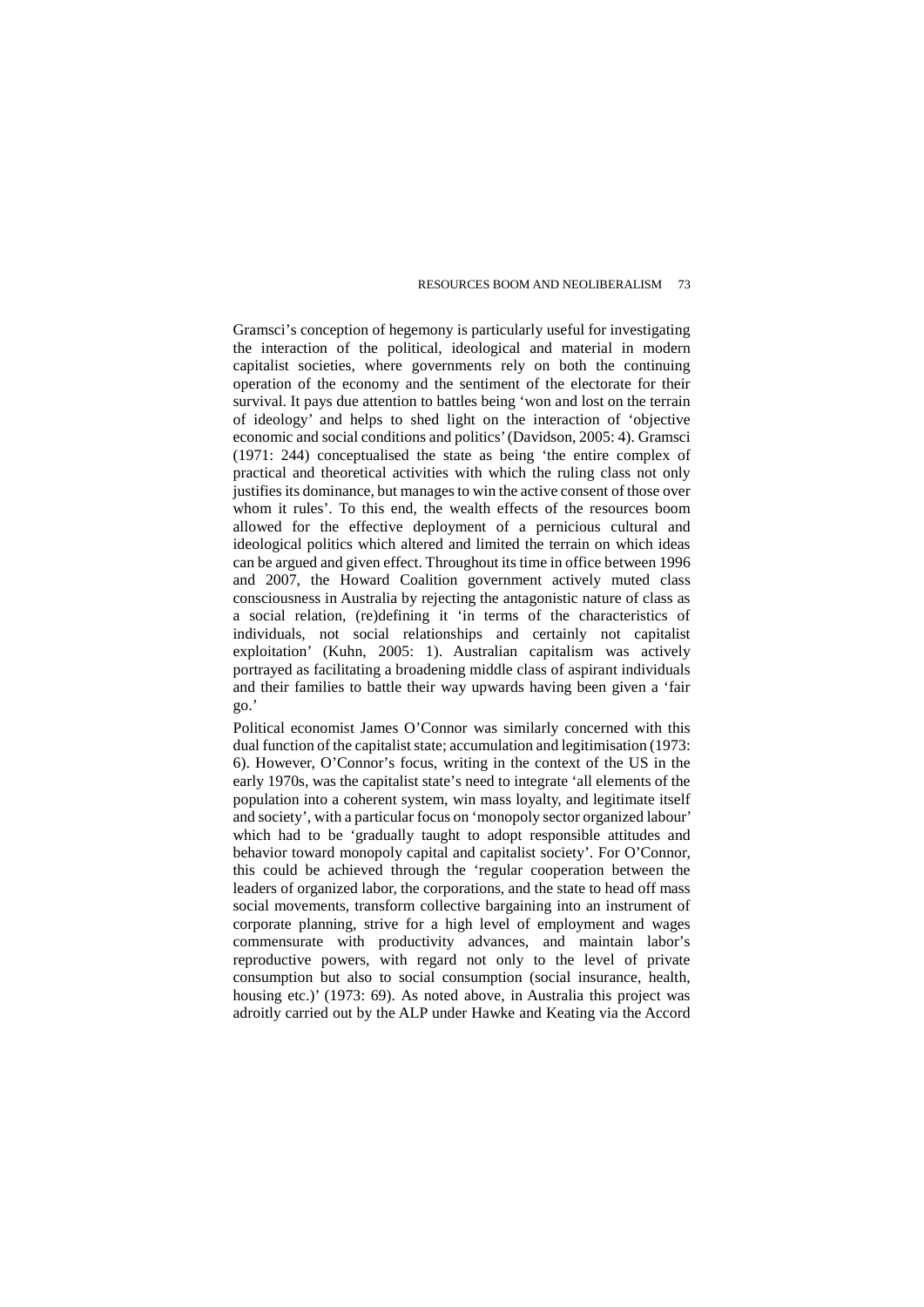process. Gramsci's conception of hegemony is more sensitive to the deployment of 'certain modes of thought' and 'ways of posing and resolving questions' (1971: 178) in strategic situations. This makes it more useful for analysing Australia's post-Accord period than O'Connor's concern with how the state might wield its institutions as instruments to achieve certain goals or objectives.

Throughout the resources boom, increasing disposable household income, cheap credit, and tax cuts, in conjunction with the effective deployment of nationalist discourse, helped to channel the 'old contempt for rent-seeking capitalists' into contempt for 'rent-seeking welfare recipients' (Bryan and Rafferty, 1999: 112). Mining companies and property developers were actively portrayed as the 'lifters' in the economy, while those displaced by the economic tides of the 1990s and 2000s—the young, the unemployed, the sick, the elderly, and even young mothers who have been accused of 'double dipping' on maternity payments—depicted as the 'leaners.' This has relied on a Panglossian narrative conceiving of the existing system as the best of all possible worlds, a world where a sitting Prime Minister can, straight-faced, declare that 'coal is good for humanity' (ABC, 2014). From this viewpoint, TNCs operating within Australia provide the backbone of a successful and resilient national economy in competition with other national economies. Failings are individual failings unattributable to the system. As John Howard (1999) explicitly stated:

It needs to be reaffirmed as a cornerstone of the Australian existence, that every man and woman succeeds or fails in this nation according to their personal dedication or their personal worth. Irrespective of the privilege or otherwise of their birth, and irrespective of their racial origin.

The Coalition never openly professed to be governing in the interests of capital. That is precluded by electoral considerations: modern democratic parties must profess to govern in the interests of all Australians. The Coalition's 1996 campaign slogan 'For All of Us' was repeated in mantralike fashion in television advertisements, replete with uplifting key changes and images of an array of sections of Australian society living comfortable middle class lives (Brett, 2005: 29). Yet this does not preclude the class character of the project, as Jessop (1990, 217-18) points out:

The class character of a hegemonic project does not depend on the *a priori* class belonging of its elements or any self-professed class identity of its proponents. It depends instead on the effects of pursuing that project in a definite conjuncture. In many cases a bourgeois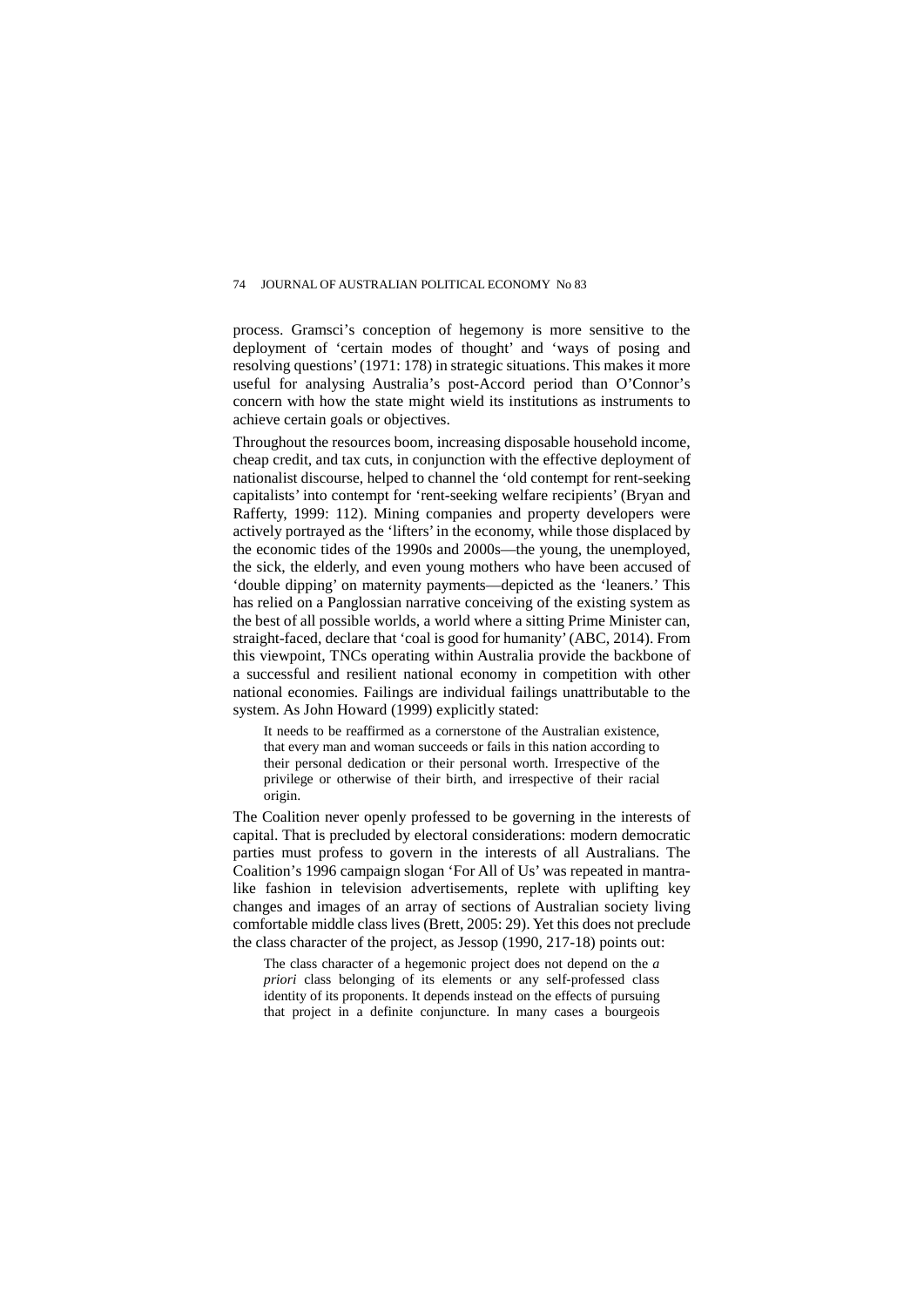hegemonic project involves denying class antagonisms (and sometimes even the existence of classes) and/or emphasizing the pursuit of noneconomic or non-class objectives.

Throughout its time in office, the Coalition sought to actively deny class consciousness by dismissing 'affiliations to social groups and identities larger than the family and smaller than the nation' be they class, ethnicity, religion, gender or race (Brett, 2005: 35). Howard (1997) repeatedly put forth his ideal that to be 'Australian' was to embody 'notions of decency and pragmatism in a classless society which lives up to its creed of practical mateship.' The counterfactual: class belonging, struggle, declining to ascribe to an implicitly individual, white and male creed of 'mateship,' is to be thereby 'un-Australian.' The language actively maligned political activism and collective insurrection.

After forming government in 1996, the Coalition attacked the labour movement by abandoning the Accords and attempting to remove the unions from industrial relations processes altogether (Quiggin, 1998: 89). These legal strategies were accompanied by a political strategy made explicit in Howard's 1995 'Headland' speech:

Under us, the views of all particular interests will be assessed against the national interest and the sentiments of mainstream Australia. For the past 12 years Labor has governed essentially by proxy through interest groups. Identification with a powerful interest group has been seen as the vehicle through which government largesse is delivered.

Speaking against 'interest groups'—in this context, organised labour gave voice to a nationalism that precluded the existence of groups with competing claims on scarce resources. This rhetoric sought to reject capital's antagonistic nature, suggesting that if there is sufficient economic growth everyone must benefit. This was aimed at buttressing assertions that expanding the social wage for workers via publically funded health and education was largesse for 'interest groups', yet tax cuts for capital and the very wealthy was universally advantageous. As discussed above, this was far from being the case.

The linguistic deployment of values and cultural symbols was also instrumental in dissolving class consciousness and societal ambitions to achieve greater equality. This was evidenced in Howard's 1997 Australia day speech, in which he proclaimed that he had:

long held the belief that those things that we hold dear as Australians, those myths if you like, those legends about Australia, are those that essentially have come in two ways. They have come out of great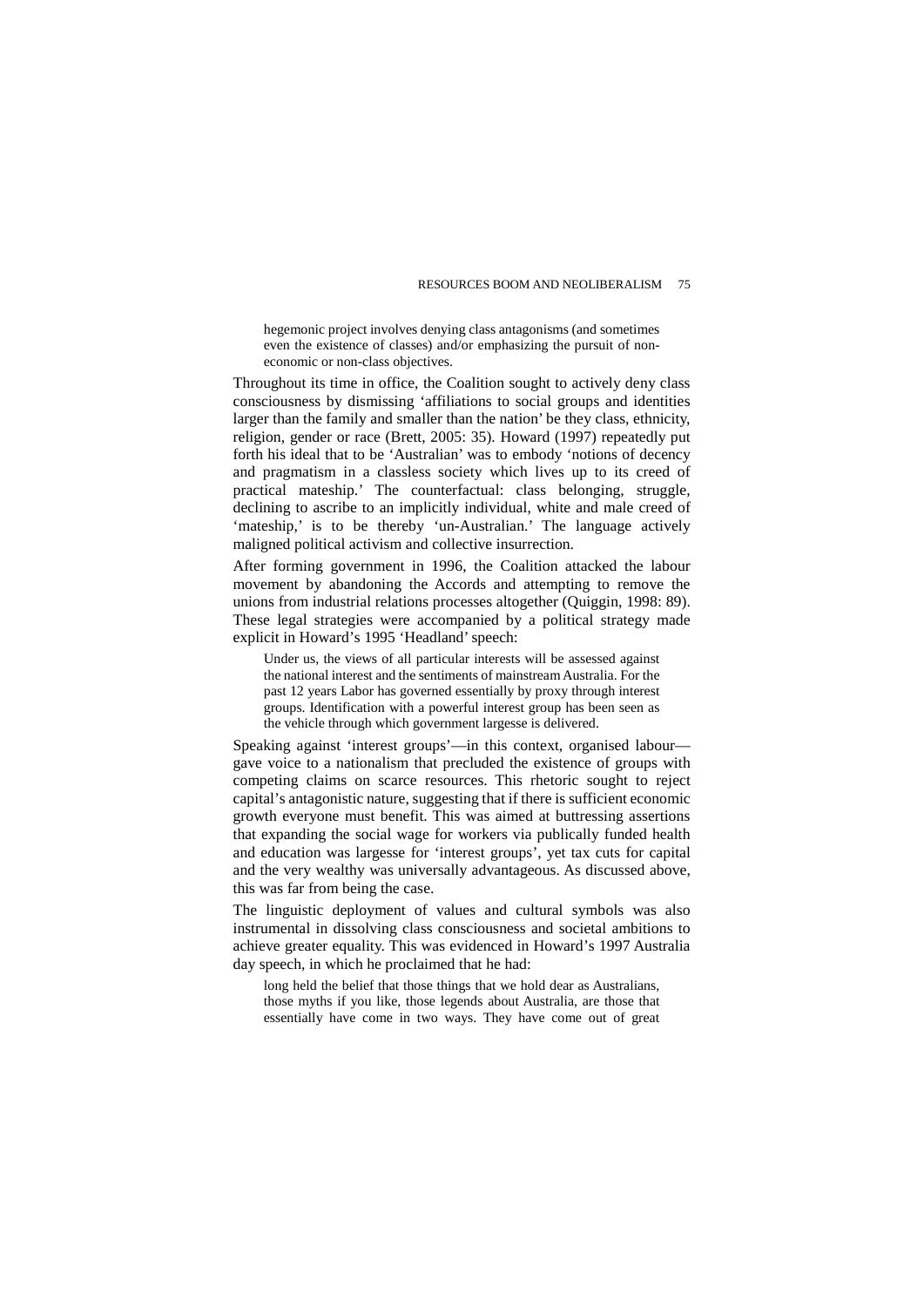traumatic events such as the events of the 25<sup>th</sup> of April 1915 in the Dardanelles on the beaches of Gallipoli and there are those other things that through long usage and custom and a feeling that suits the temperament of the Australian people we have come to love and hold dear. And I think of our tradition of informal mateship and egalitarianism. And I think it is very important when we think of our identity we remember that essentially it grows out of the spirit of the people and it is never something that can be imposed.

These rhetorical devices were not new: both major political parties have historically employed the language of egalitarianism to achieve their respective political ends. What is new here is the use of this language alongside rising inequality and the 'fading conviction that such injustice should be remedied' (Dyrenfurth, 2007: 224). Labor once 'spoke about inequality and its practical redress in the language of egalitarianism, most often linked to national identity, as constituting ordinary, working-class experience' (Dyrenfurth, 2007: 214). Howard deftly co-opted this language from the left and emptied it of its class-meaning. In doing so he found a way to speak to what was once the blue-collar electoral base of the ALP in familiar language, only now in individualistic, aspirational terms.

Howard's repeated use of ANZAC mythology proved an effective cultural stalking horse for neoliberal ideology. Fixing national identity on the beaches of a century-distant war targeted the fears of a generation of older Australians feeling increasingly threatened by globalisation and rapid social change. This rhetoric was also aimed at younger Australians: its homogenising effect in a context of conspicuous ANZAC and Australia day celebrations folded class divides into a deceptive sense of social cohesion. Calling attention to the persistence of class and inequality against a backdrop of nationalist sentiment would thereby appear increasingly 'mean minded and marginal' (Brett, 2005: 38), and hence easily construed as the 'politics of envy.'

While appearing on the surface to be mere populist political strategy of no material significance, portraying battlers as threatened individuals with no collective ambition or identity other than the 'individually conceived desire to be financially independent or to get ahead' (Dyrenfurth, 2007: 216-17) has been instrumental in reducing societal ambitions to alleviate poverty and inequality. Individuating interests precludes collective struggle by encouraging people to view themselves as in competition with one another. 'Getting ahead' involves working longer and harder, and accepting less secure conditions of employment. While recent election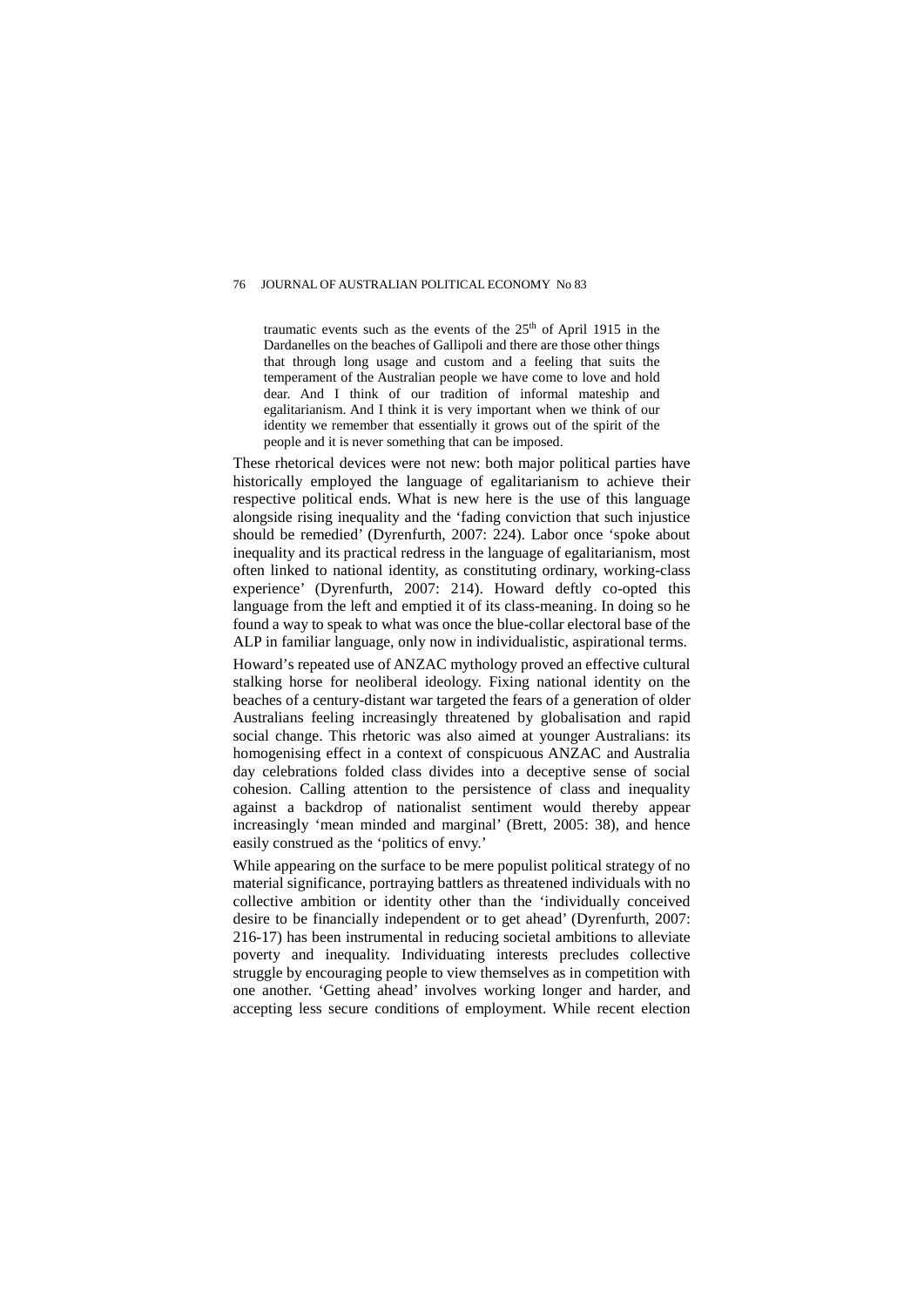results point to people still feeling that they have a right to health and education, they have been increasingly encouraged to access premium services by improving their own material conditions within the existing system. Working collectively to change that system, unionising to gain better market outcomes, or campaigning for adequate taxation on capital and the extremely wealthy to better fund the public system have been thereby eroded from political consciousness.

This has been disastrous for the efficacy of counter-hegemonic discourse and has weakened the ability of progressives to realise an alternative to neoliberalism. Disaggregating the working class into aspirational individuals has had real consequences for struggle. Tim Winton (2013) writing for *The Monthly* put it thus:

Citizens in contemporary Australia are now implicitly divided into those who bother and those who don't. It seems poverty and wealth can no longer be attributed—even in part—to social origins; they are apparently manifestations of character. In the space of two decades, with the gap between rich and poor growing wider, Australians have been trained to remain uncharacteristically silent about the origins of social disparity.

The 'training' that Winton is referring to here has occurred in no small part through the customary and repeated use of language. As Verity Burgmann (2005: 15) points out, language is crucial to the 'formation of political and social identities.' It is for this reason that the ideas put forth by the labour movement have not so much been 'an effect of the decline of class consciousness, but one of its principal causes' (Burgmann, 2005: 20). Equality and class all but disappeared from the language of the mainstream Left and the rhetoric of the ALP came to be all but indistinguishable from that of their political opponents. In 2008, Bill Shorten, having only recently left the union movement to join parliament, declared that the:

Old class war conflicts should finally be pronounced dead. The real conflict today, I suggest, cuts across the old divides. It is reflected within business, unions, the community and politics. The real conflict is between those who are stuck in a business-as-usual routine and those that pursue innovation, knowledge and creativity.

In 2004 then-opposition leader Mark Latham (cited in Simons, 2004: 13) stated:

I believe in ambition and inspiration. I believe in the powerful combination of hard work, good family and the civilising role of government services. I say that economic aspiration is good and social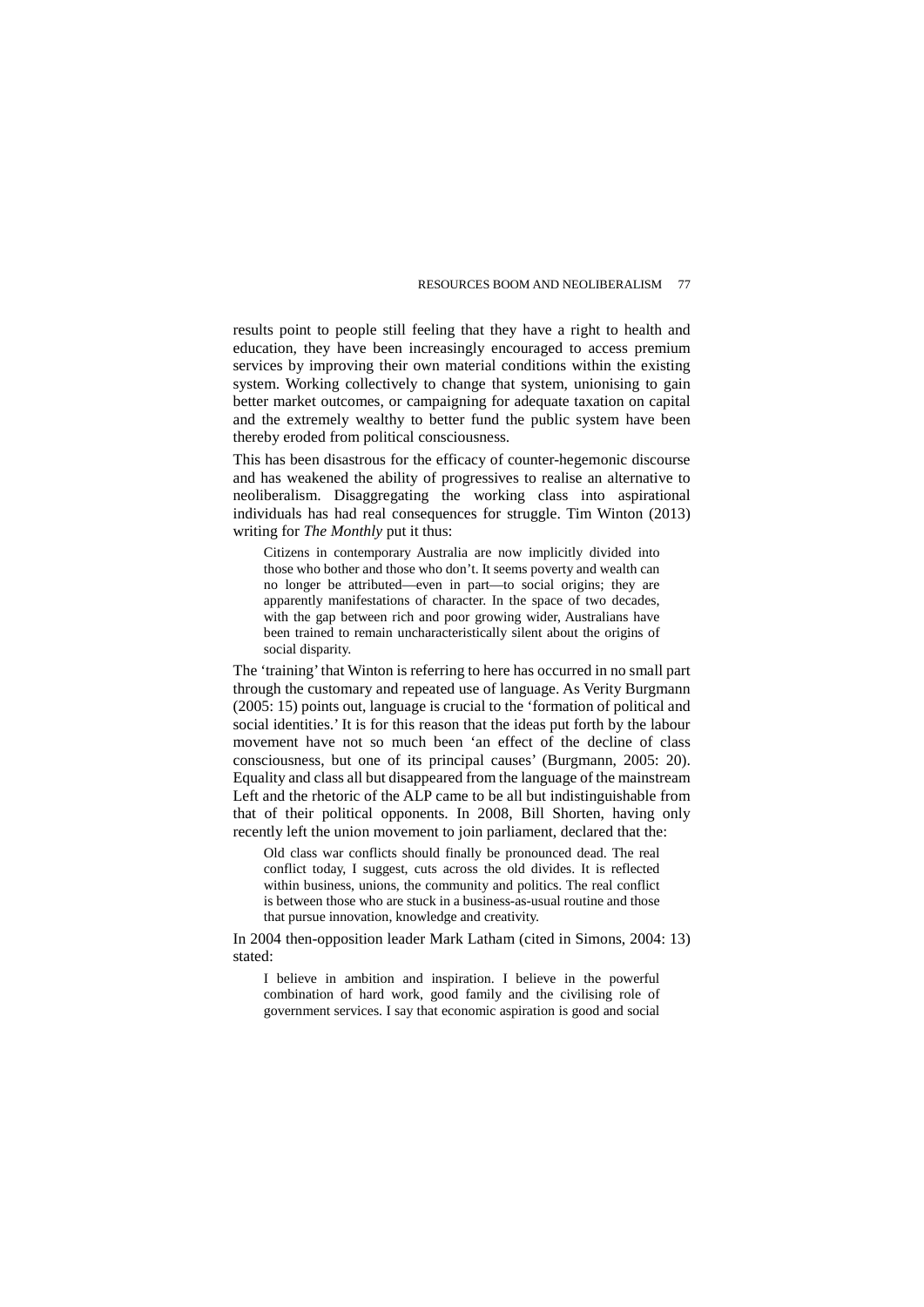mobility is even better—all Australians climbing the ladder of opportunity.

The ladder metaphor, borrowed from the political right, is 'fundamentally at odds with the earlier labour movement's emphasis on the common betterment of the working class' (Burgmann, 2005: 23). It exhibits a faith in capitalism to perpetually raise the quality of life of all and neglects the system's inherent tendency to increase rates of exploitation. The significance of the words of Shorten and Latham become evident when directly juxtaposed with the words of their political predecessor, Gough Whitlam (1975):

On this side we believe there is one clear goal that this national Parliament should set for itself, which should define and motivate each specific action we take. It is the goal of equality. The true quality of our national life will be principally determined by the way in which and the rate at which we advance towards true equality. It is this that gives meaning to our possession of prosperity.

The ALP is now committed to tackling 'inequality and disadvantage.' However, this language, framed in the negative, presents a stark contrast to the pursuit of 'true' and positive equality articulated above by Whitlam. In his 2016 Budget reply speech Shorten spoke of aspiring to 'equal opportunity,' yet in context this ideal only served to draw the focus of the debate away from the class-based inequalities of the system, the architects of which have been, at least in part, the ALP.

The electoral success of the Coalition under Howard was partly attributable to his speaking to a 'comfortable and relaxed' middle Australia (Brett, 2005: 30). This narrative was bolstered by immediate material conditions and well received by an electorate fatigued and anxious from decades of globalisation and economic change. It was in this context that Clive Hamilton (2006: 2) proclaimed that 'the dominant characteristic of Australia is not deprivation but abundance,' and, therefore, that the world had been transformed in ways that rendered the ideas of the traditional left 'impotent and irrelevant.' A call to all-out class war would certainly not be politically effective in contemporary Australia, yet this slide toward postmaterialist politics has left the ALP bereft of a consistent vocabulary with which to engage the legacy of decades of neoliberal restructuring, making it difficult to speak cogently to the growing income disparities faced by Australian workers. The word class is mainly used with reference to 'middle-class families' (Shorten, 2016), inherently depoliticised and discrete aspirant units. Shorten (2015) called for a 'fair and economically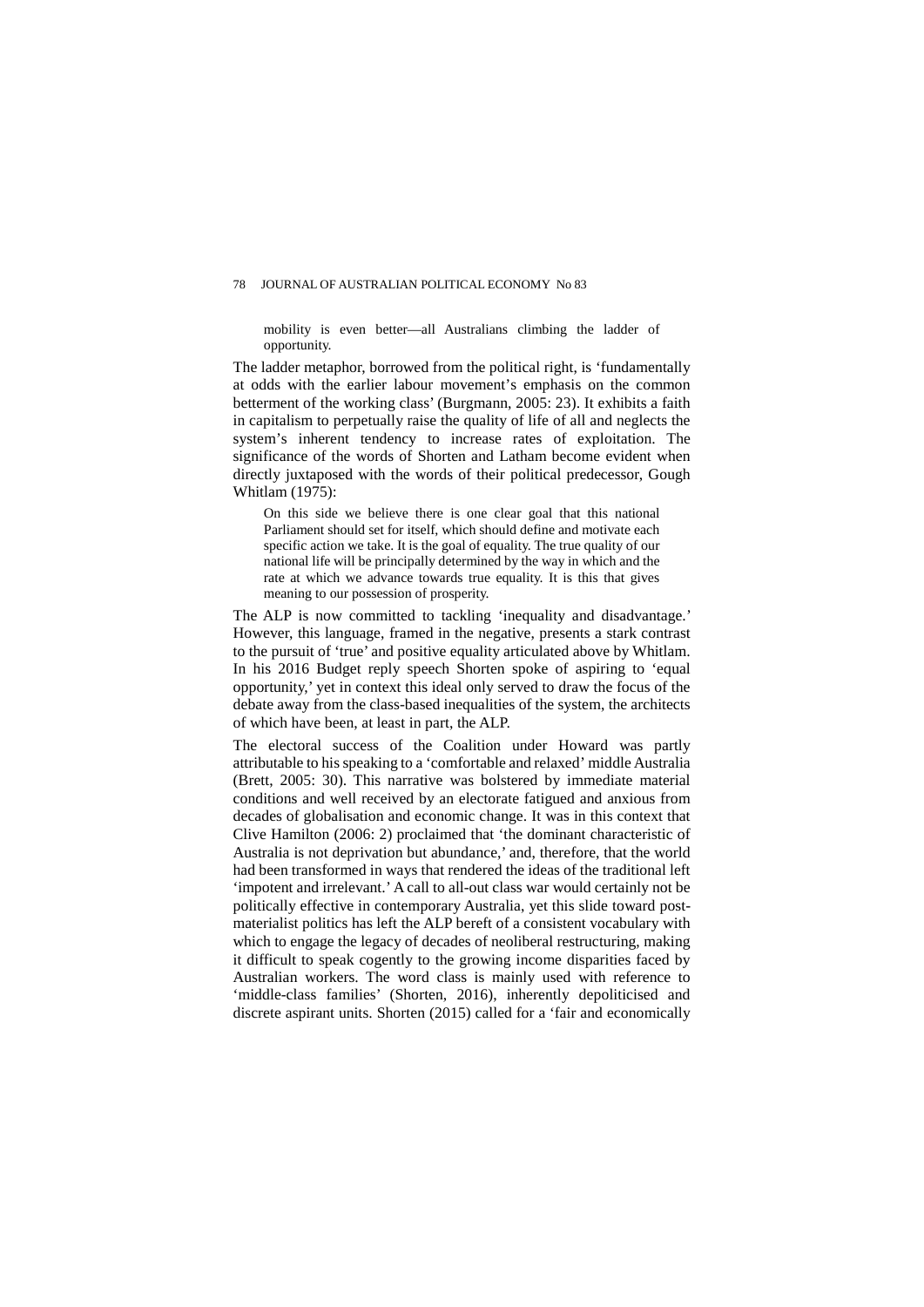responsible increase to the national minimum wage' but on the proviso that 'the Fair Work Commission takes into consideration the effect of the economy, employment and the effect on individuals.' The order of priorities here is telling. The ALP will discuss preserving penalty rates and raising the minimum wage but is silent on the wider question of the labour share of national income. This is a defensive position at best and poses real problems for progressive politics and movements for social justice.

Working life in Australia has been made harder, more precarious and less equitably remunerated. Between 1983 and 1996, the ALP convinced the labour movement to sacrifice the 'hard-won gains of previous generations of workers to improve the profitability of Australian industries' and to be content with their 'lot', having been overpaid and having enjoyed too much power in the workplace for too long (Burgmann, 2005: 19). This created an opportunity for the Coalition under Prime Minister Howard to use the ensuing resources boom to consolidate neoliberalism 'minutely and technically,' via fiscal, cultural and ideological means.

Having conceded to neoliberalism for more than three decades, the ALP mounted a more redistributively ambitious campaign leading up to the 2019 election. Its attempt to redress key policies of the Howard years most notably the capital gains tax discount, negative gearing and franking credits—revealed, however, just how intractable these measures have become. It would appear that the ALP remains encumbered by its past, with workers showing little faith in the ALP to lift their wages, instead preferring to bet on appreciating asset prices to improve their material conditions. Dow (2005: 33), writing more than a decade earlier, pointed out that Labor's unpopularity can be attributed to its 'intellectual timidity'. A retreat towards mere discursive notions of 'aspiration' and a 'fair go' in the context of an unfair economy will not enable the ALP to build and mobilise a working-class base. Its challenge is to repoliticise issues of class and inequality.

*Martin Duck is a PhD candidate at the University of Sydney, Department of Political Economy.* 

*mduc7678@uni.sydney.edu.au*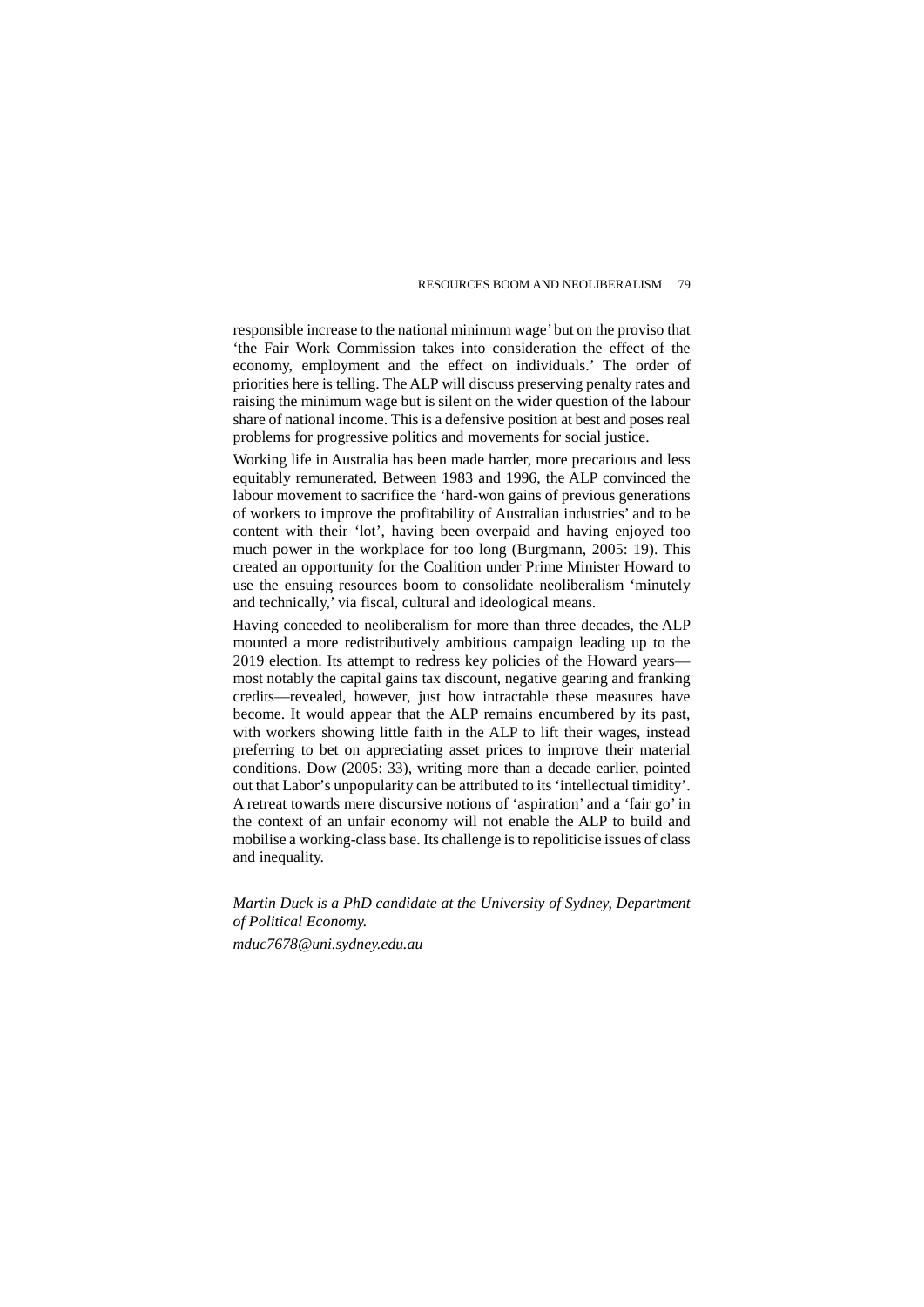## **References**

ACOSS (2014), *Poverty in Australia 2014,* Australian Council of Social Service, Sydney. Retrieved from

*http://www.acoss.org.au/images/uploads/ACOSS\_Poverty\_in\_Australia\_2014.pdf*

Atkin, T., Caputo, M., Robinson, T., & Wang, H. (2011), *Australia after the Terms of Trade Boom,* Reserve Bank of Australia, Sydney. Retrieved from

*http://www.rba.gov.au/publications/bulletin/2014/mar/pdf/bu-0314-6.pdf*

Australian Broadcasting Corporation (2014, October 13), Coal 'good for humanity', Prime Minister Tony Abbott says at \$3.9b Queensland mine opening. Retrieved from *http://www.abc.net.au/news/2014-10-13/coal-is-good-for-humanity-pm-tony-abbottsays/5810244*

Australian Bureau of Statistics (2008, July 23), *Australian Social Trends, 2008* (Cat. no. 4102.0), ABS, Canberra. Retrieved from

*http://www.abs.gov.au/AUSSTATS/abs@.nsf/Lookup/4102.0Chapter7202008*

Australian Bureau of Statistics (2013), *Australian National Accounts: National Income, Expenditure and Product* (cat. no. 5206). Retrieved from

http://www.abs.gov.au/ausstats/abs@.nsf/mf/5206.0

Australian Bureau of Statistics (2016a), *Characteristics of Employment, Australia, August 2016* (Cat. no. 6333.0), ABS, Canberra. Retrieved from

https://www.abs.gov.au/AUSSTATS/abs@.nsf/allprimarymainfeatures/79BFDF96A3DCC B70CA25823D0018FAF7?opendocument

Australian Bureau of Statistics (2016b), *Labour Force, Australia, April 2016* (Cat. no. 6202.0), ABS, Canberra. Retrieved from

*http://www.abs.gov.au/AUSSTATS/abs@.nsf/Lookup/6202.0Main+Features1Apr%202016? OpenDocument*

Australian Bureau of Statistics (2017), *Australian System of National Accounts, 2016-17* (Cat. no. 5204.0), ABS, Canberra. Retrieved from

https://www.abs.gov.au/AUSSTATS/abs@.nsf/allprimarymainfeatures/D287F7C09246B5 BDCA258331000C3A24?opendocument

Australian Bureau of Statistics (2018), *Labour Force, Australia, August 2018* (Cat. no. 6202.0)*,* ABS, Canberra. Retrieved from

*http://www.abs.gov.au/ausstats/abs@.nsf/mf/6202.0*

Australian Labor Party (2016), *100 Positive Policies.* Retrieved from *http://www.100positivepolicies.org.au/#policycattackling\_inequality\_and\_disadvantage*

Bank for International Settlements (2015), *Developments in residential property prices – third quarter of 2015,* Bank for International Settlements, Basel. Retrieved from *http://www.bis.org/statistics/pp\_residential.pdf*

Banks, G. (2011), 'Australia's mining boom: What's the Problem? *Address to the Melbourne Institute and The Australian Economic and Social Outlook Conference, 30 June 2011.*  Retrieved from *https://www.pc.gov.au/news-media/speeches/mining-boom-what-problem*

Battellino, R. (2010), 'Twenty Years of Economic Growth', Address to Moreton Bay Regional Council, Reserve Bank of Australia, Sydney. Retrieved from *https://www.rba.gov.au/speeches/2010/sp-dg-200810.html*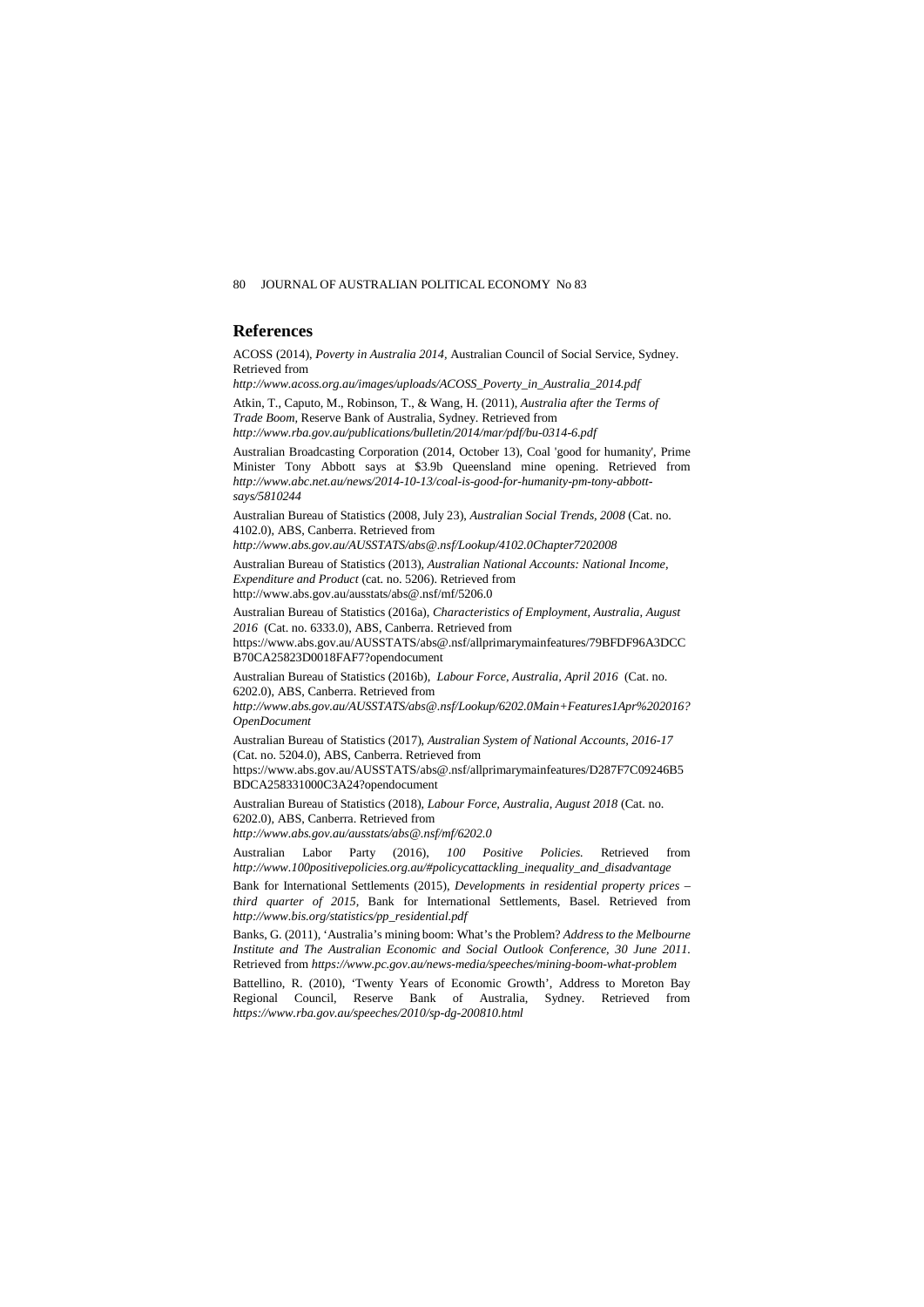Beggs, M. (2015), *Inflation and the Making of Australian Macroeconomic Policy, 1945-85,*  Palgrave Macmillan., New York & Basingstoke

Bell, S. (1997), *Ungoverning the Economy: The Political Economy of Australian Economic Policy*, Oxford University Press, Melbourne.

Bramble, T. (2016), State, Capital, and class struggle in Australia, in J. Sprague (ed.), *Globalization and Transnational Capitalism in Asia and Oceania*, pp. 269–284, Routledge, NY.

Brett, J. (2005, August), Relaxed and Comfortable: The Liberal Party's Australia, *Quarterly Essay,* No. 19: 1-79.

Bryan, D., & Rafferty, M. (1999), *The Global Economy in Australia: Global Integration and National Economic Policy*, Allen & Unwin, Sydney.

Burgmann, V. (2005), Language and the Labor Tradition, in T. Battin (Ed.), *A Passion for Politics: Essays in Honour of Graham Maddox* (pp. 15-26), Pearson Education Australia, Frenchs Forest.

Cahill, D. (2007), The Contours of Neoliberal Hegemony in Australia, *Rethinking Marxism,*  No. 19(2): 221-233.

Cahill, D. (2008), Labo(u)r, the Boom and the Prospects for an Alternative to Neoliberalism, *Journal of Australian Political Economy,* No. 61: 321-36.

Cahill, D. (2014), *The End of Laissez-Faire? On the Durability of Embedded Neoliberalism,* Edward Elgar Publishing Limited, Cheltenham.

Carley, R. F. (2016), *Collectivities: Politics at the Intersections of Disciplines,* Lexington Books, London.

Clark, J., & Hollis, A. (2013), Tax-To-GDP Ratio - Past and Prospective Developments, *Economic Roundup*, No. 2, Australian Capital Treasury, Canberra. Retrieved from: *https://treasury.gov.au/publication/economic-roundup-issue-2-2013-2/economic-roundupissue-2-2013/tax-to-gdp-ratio-past-and-prospective-developments*

Commonwealth of Australia (2005), Senate Inquiries and Reports: Completed Inquiries 2004-07, Chapter 4: Household Debt in Australia, Standing Committee on Economics, Canberra*.* Retrieved from:

*https://www.aph.gov.au/Parliamentary\_Business/Committees/Senate/Economics/Complete d\_inquiries/2004-07/household\_debt/report/c04*

Commonwealth of Australia (2007), *Budget 2007-08: Budget at a glance,* Commonwealth of Australia, Canberra. Retrieved from: *https://www.budget.gov.au/2007- 08/overview/html/overview\_01.htm*

Commonwealth of Australia (2013), *Budget 2013-14 Statement 4: Fiscal Policy in the Current Economic Environment,* Commonwealth of Australia, Canberra. Retrieved from *http://www.budget.gov.au/2013-14/content/bp1/html/bp1\_bst4-03.htm*

Commonwealth of Australia, (2015), *2015-16 Budget Statement Four: Revenue,*  Commonwealth of Australia, Canberra. Retrieved from *http://www.budget.gov.au/2015- 16/content/bp1/download/BP1\_BS4.pdf*

Commonwealth of Australia (2016a), *Budget 2016-17: Jobs and Growth*, Commonwealth of Australia, Canberra. Retrieved from *http://budget.gov.au/2016-17/content/glossies/jobsgrowth/html/*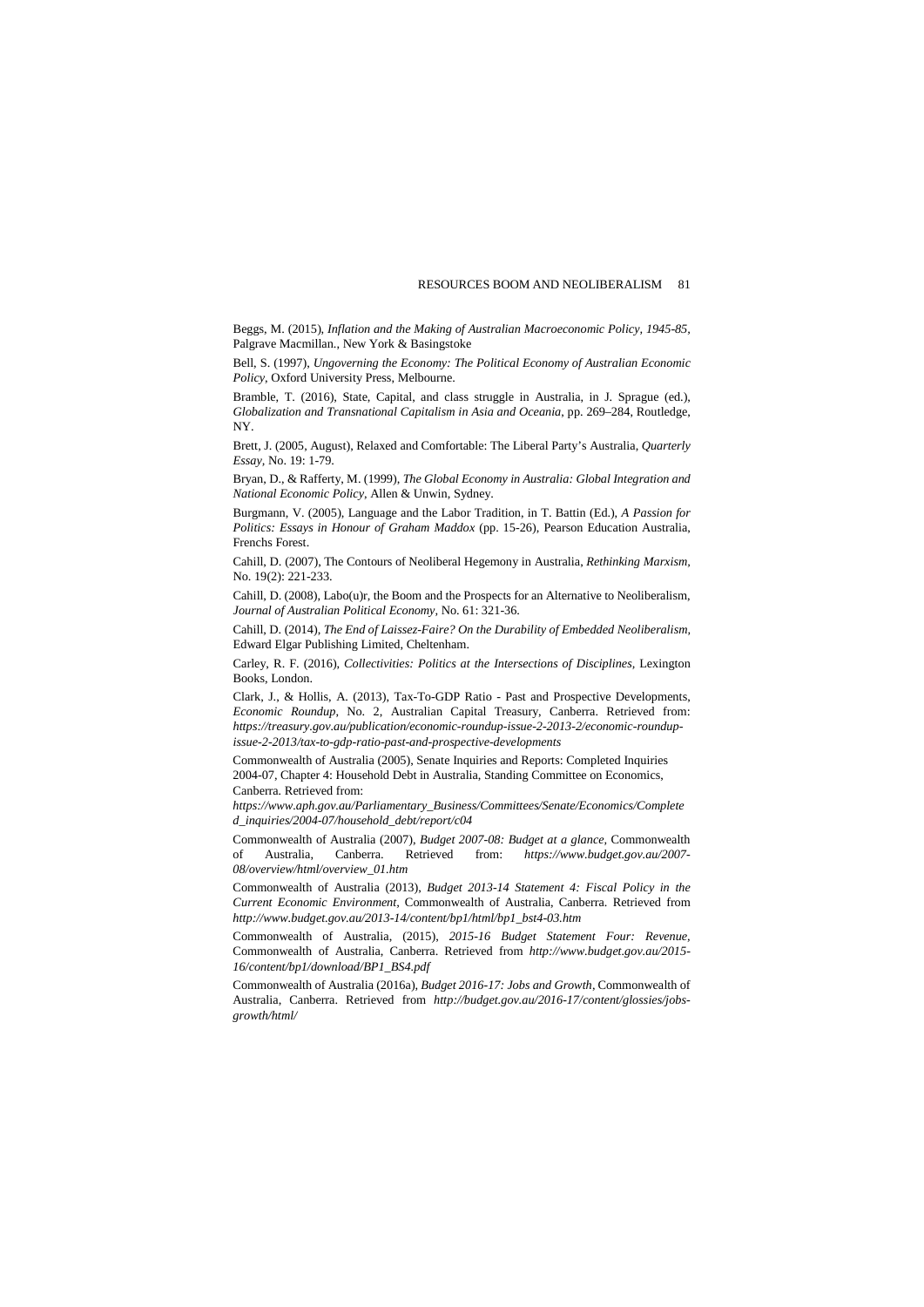Commonwealth of Australia (2016b), *Budget 2016-17: Balancing the Budget*, Commonwealth of Australia, Canberra. Retrieved from *http://budget.gov.au/2016- 17/content/glossies/budget\_repair/html/*

Commonwealth of Australia, (2018a), *Budget 2018-19: Statement 1: Budget Overview,*  Commonwealth of Australia, Canberra. Retrieved from *https://www.budget.gov.au/2018- 19/content/bp1/download/bp1\_bs1.pdf*

Commonwealth of Australia (2018b), *Budget 2018-19: Statement 7: Debt Statement, Assets and Liabilities,* Commonwealth of Australia, Canberra. Retrieved from *https://www.budget.gov.au/2018-19/content/bp1/download/bp1\_bs7.pdf*

Commonwealth of Australia (2019), *Budget 2019-20: Budget Paper No. 1: Budget Strategy and Outlook,* Commonwealth of Australia, Canberra. Retrieved from *http://www.budget.gov.au/2019-20/content/bp1/download/bp1.pdf*

Connolly, E., & Orsmond, D. (2011), *The Mining Industry: From Bust to Boom,* Reserve Bank of Australia, Economic Analysis Department, Sydney. Retrieved from *http://www.rba.gov.au/publications/rdp/2011/pdf/rdp2011-08.pdf*

Costello, P., & Minchin, N. (2007), *Mid-Year Economic and Fiscal Outlook 2007-08,* Commonwealth of Australia, Canberra. Retrieved from *http://www.budget.gov.au/2007- 08/myefo/download/myefo200708.pdf*

Cottle, D. & Collins, J. (2010), Labor neoliberals or pragmatic neo-laborists? The Hawke and Keating Labor governments in office, 1983-96, *Labor History,* No. 98: 25-37.

Davidson, A. (2005), Gramsci, Hegemony and Globalisation, *Kasarinlan: Philippine Journal of Third World Studies,* No. 20(2): 4-36.

De Brunhoff, S. (1978), *The State, Capital and Economic Policy* (M. Sonenscher, Trans.), Pluto Press, London.

Denniss, R. (2015), *Peter Costello's five most 'profligate' decisions as treasurer cost the budget \$56bn a year,* The Australia Institute, Sydney. Retrieved from *http://www.tai.org.au/content/peter-costellos-five-most-profligate-decisions-treasurer-costbudget-56bn-year*

Denniss, R. (2016, August 22), Turnbull government cuts policy principles along with welfare, *Australian Financial Review*. Retrieved from

*http://www.afr.com/opinion/columnists/turnbull-government-cuts-policy-principles-alongwith-welfare-20160822-gqy1s9*

Dixon, J. M., & Nassios, J. (2016), *Modelling the Impacts of a Cut to Company Tax in Australia,* Centre for Policy Studies, Victoria University, Melbourne. Retrieved from *http://www.copsmodels.com/ftp/workpaper/g-260.pdf*

Dow, G. (2005), The Great Appropriation: Political Possibilities Since 1974, in T. Battin (ed.), *A Passion for Politics: Essays in Honour of Graham Maddox* (pp. 27-40), Pearson Education Australia, Frenchs Forest.

Dow, G. (2008), The Institutional Intractability of Recession, *Journal of Australian Political Economy,* No. 61: 134-155.

Downes, P., Hanslow, K., & Tulip, P. (2014), *The Effect of the Mining Boom on the Australian Economy*, Reserve Bank of Australia, Sydney. Retrieved from *http://www.rba.gov.au/publications/rdp/2014/pdf/rdp2014-08.pdf*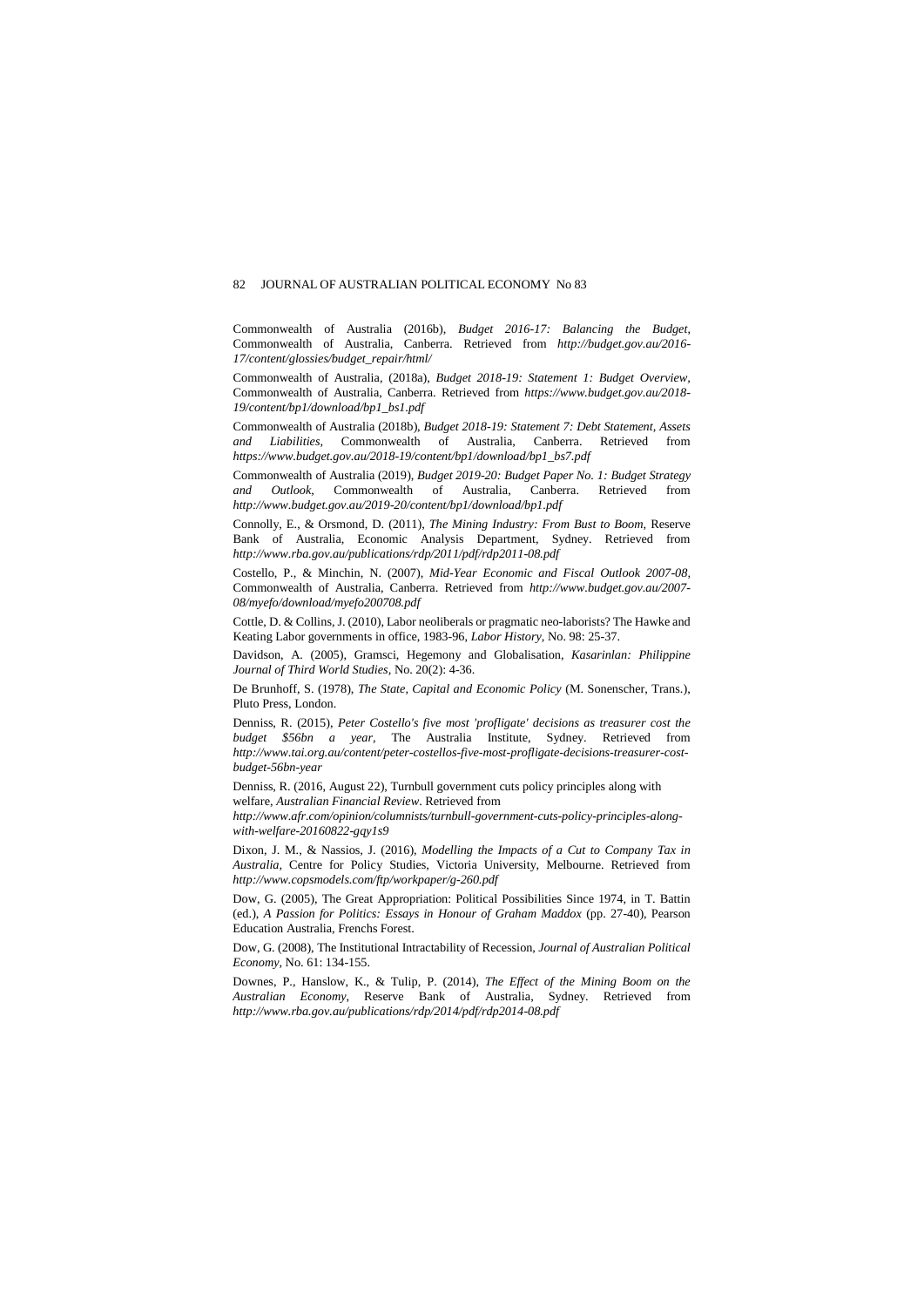Dyrenfurth, N. (2007), John Howard's Hegemony of Values: The Politics of 'Mateship' in the Howard Decade, *Australian Journal of Political Science,* No. 42(2): 211-230.

Gill, S. (2003), *Power and Resistance in the New World Order,* Palgrave Macmillan, NY.

Gramsci, A. (1971), *Selections from the Prison Notebooks,* Trans and ed. Q. Hoare and G. Nowell Smith, Lawrence and Wishart, London.

Gribbin, C., & Conifer, D. (2016, May 8), Budget 2016: Turnbull's corporate tax cuts to cost almost \$50 billion over 10 years, Australian Broadcasting Corporation, Sydney. *Retrieved from: http://www.abc.net.au/news/2016-05-06/turnbulls-corporate-tax-cuts-under-scrutinyby-treasury/7389426*

Grundoff, M. (2013), *Tax Cuts that Broke the Budget,* The Australia Institute, Canberra. Retrieved from *http://tai.org.au/content/tax-cuts-broke-budget*

Hamilton, C. (2006), What's Left? The Death of Social Democracy*, Quarterly Essay 2006,*  No. 21: 1-69.

Howard, J. (1995, June 6), *1995 Headland Speech: The Role of Government.* Retrieved from *http://australianpolitics.com/1995/06/06/john-howard-headland-speech-role-of-govt.html*

Howard, J. (November 11, 1997), *The 5th Annual Sir Edward 'Weary' Dunlop ASIALINK Lecture, Melbourne*, Department of the Prime Minister and Cabinet, Canberra. Retrieved from *https://pmtranscripts.dpmc.gov.au/release/transcript-10606*

Howard, J. (1999, January 26), *Australia Day Citizenship Ceremony, Ryde*. Retrieved from *http://pmtranscripts.dpmc.gov.au/release/transcript-11386*

Humphrys, E. & Cahill, D. (2017), How Labor Made Neoliberalism, *Critical Sociology,* No. 43(4-5): 669-684.

Humphrys, E. (2018), *How Labor Built Neoliberalism: Australia's Accord, the Labour Movement and the Neoliberal Project,* Brill, Leiden.

Jessop, B. (1990), *State Theory: Putting the Capitalist State in its Place*, Polity Press, Cambridge.

Kent, C. (2015, March 11), *Australian Economic Growth – The How, What and Where*, Speech to the National RSL Clubs Conference, Reserve Bank of Australia, Sydney. Retrieved from *http://www.rba.gov.au/speeches/2015/sp-ag-2015-03-11.html*

Kuhn, R (2005), *The History of Class Analysis in Australia,* Marxist Interventions. Retrieved *from http://www.anu.edu.au/polsci/marx/interventions/clan.htm*

Lavelle, A. (2008), The Boom, The Left and Capitalism, *Journal of Australian Political Economy,* No. 61: 296-317.

Mauro, P., Romeu, R., Binder, AJ., & Zaman, A. (2013), *A Modern History of Fiscal Prudence and Profligacy,* International Monetary Fund, Washington. Retrieved from *https://www.imf.org/external/pubs/cat/longres.aspx?sk=40222.0*

Morrison, S. (2016), *Budget Speech 2016,* Budget 2016-17, Commonwealth of Australia, Canberra. Retrieved from *http://budget.gov.au/2016-17/content/speech/html/index.htm*

Morrison, S. (2018), *Budget Speech 2018,* Budget 2018-19, Commonwealth of Australia, Canberra. Retrieved from *https://www.budget.gov.au/2018-19/content/speech/index.html*

O'Connor, J. (2009) [1973], *The Fiscal Crisis of the State,* Transaction Publishers, New Brunswick and London.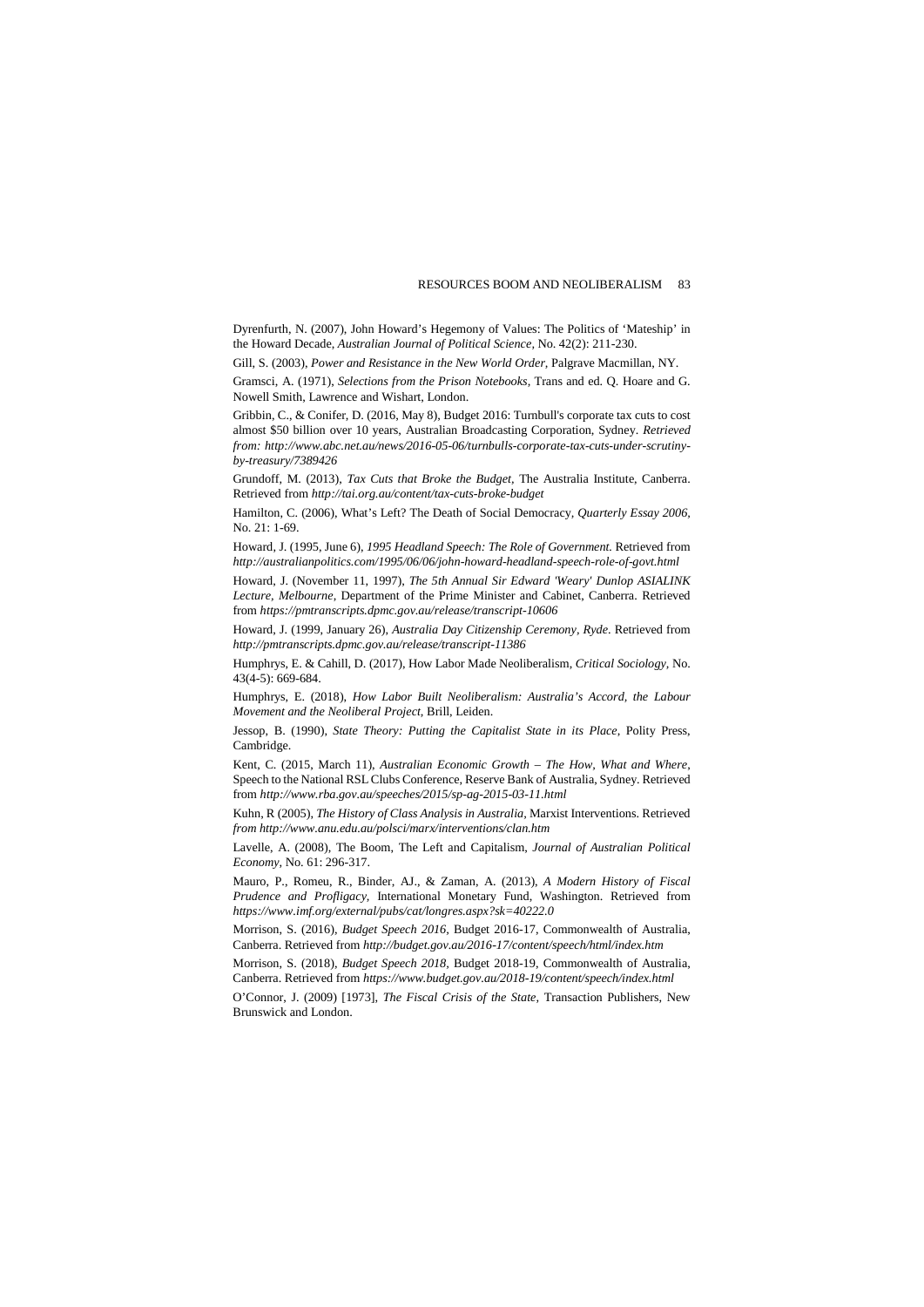Parliamentary Budget Office (2015), *The Australian Government's current debt position – April 2015 update,* Commonwealth of Australia, Canberra. Retrieved from *http://www.aph.gov.au/About\_Parliament/Parliamentary\_Departments/Parliamentary\_Lib rary/FlagPost/2015/April/gov-debt-position*

Parliamentary Budget Office (2016), *National Fiscal Outlook: Report no. 01/2016*, Parliament of Australia, Canberra. Retrieved from

*http://www.aph.gov.au/About\_Parliament/Parliamentary\_Departments/Parliamentary\_Bud get\_Office/research\_reports/National\_fiscal\_outlook*

Quiggin, J., & Junankar, R. (2013), What's it all about? What does good economic management mean in Australia? The University of Queensland, School of Economics and Political Science, Brisbane. Retrieved from

*https://rsmg.group.uq.edu.au/files/1108/WPP13\_5.pdf*

Quiggin, J. (1998). Social democracy and market reform in Australia and New Zealand. *Oxford Review of Economic Policy, 14(1),* pp. 76-95.

Quiggin, J. (2001), Economic Governance and Microeconomic Reform, *Economic Governance Conference,* Brisbane. Retrieved from:

*http://www.uq.edu.au/economics/johnquiggin/Conference/EconGovernance01.pdf*

Rafferty, M. & Yu, S. (2010), *Shifting Risk: Work and Working Life in Australia. A Report for the Australian Council of Trade Unions,* Workplace Research Centre, The University of Sydney. Retrieved from *http://library.bsl.org.au/jspui/bitstream/1/2111/1/Shifting-Riskreport.pdf*

Reserve Bank of Australia (2007), *Minutes of the Monetary Policy Meeting of the Reserve Bank Board,* Reserve Bank of Australia, Sydney. Retrieved from

*http://www.rba.gov.au/monetary-policy/rba-board minutes/2007/06112007.html* Reserve Bank of Australia (2018, October 2), *Statement by Philip Lowe, Governor:* 

*Monetary Policy Decision*, Reserve Bank of Australia, Sydney. Retrieved from *https://www.rba.gov.au/media-releases/2018/mr-18-24.html*

Richards, T. (2009, September 29), *Housing Market Developments, Talk to CEDA Housing Market Forum: A National Roundup.* Retrieved from: *http://www.rba.gov.au/speeches/2009/sp-so-290909.html*

Richardson, D., & Denniss, R. (2014), *Income and Wealth Inequality in Australia,* The Australia Institute, Canberra. Retrieved from

*http://www.tai.org.au/system/files\_force/PB+64+Income+and+wealth+inequality+FINAL. pdf*

Sheil, C. and Stilwell, F. (2019), Wealth Inequality in Australia: 2012 to the Present, *Evatt Journal*, No 18, May. *[https://evatt.org.au/papers/wealth-inequality-australia-2012](https://evatt.org.au/papers/wealth-inequality-australia-2012-present.html) [present.html](https://evatt.org.au/papers/wealth-inequality-australia-2012-present.html)*

Shorten, B. (2008, February 14), Speech to the House of Representatives, Parliament of Australia, pp: 328-331, Commonwealth of Australia, Canberra. Retrieved from https://parlinfo.aph.gov.au/parlInfo/download/chamber/hansardr/2008-02-14/toc\_pdf/5696- 9.pdf;fileType=application%2Fpdf#search=%22chamber/hansardr/2008-02-14/0045%22

Shorten, B. (2015), *Labor Submission National Minimum Wage Review.* Retrieved from *http://www.billshorten.com.au/labor-submission-national-minimum-wage-review*